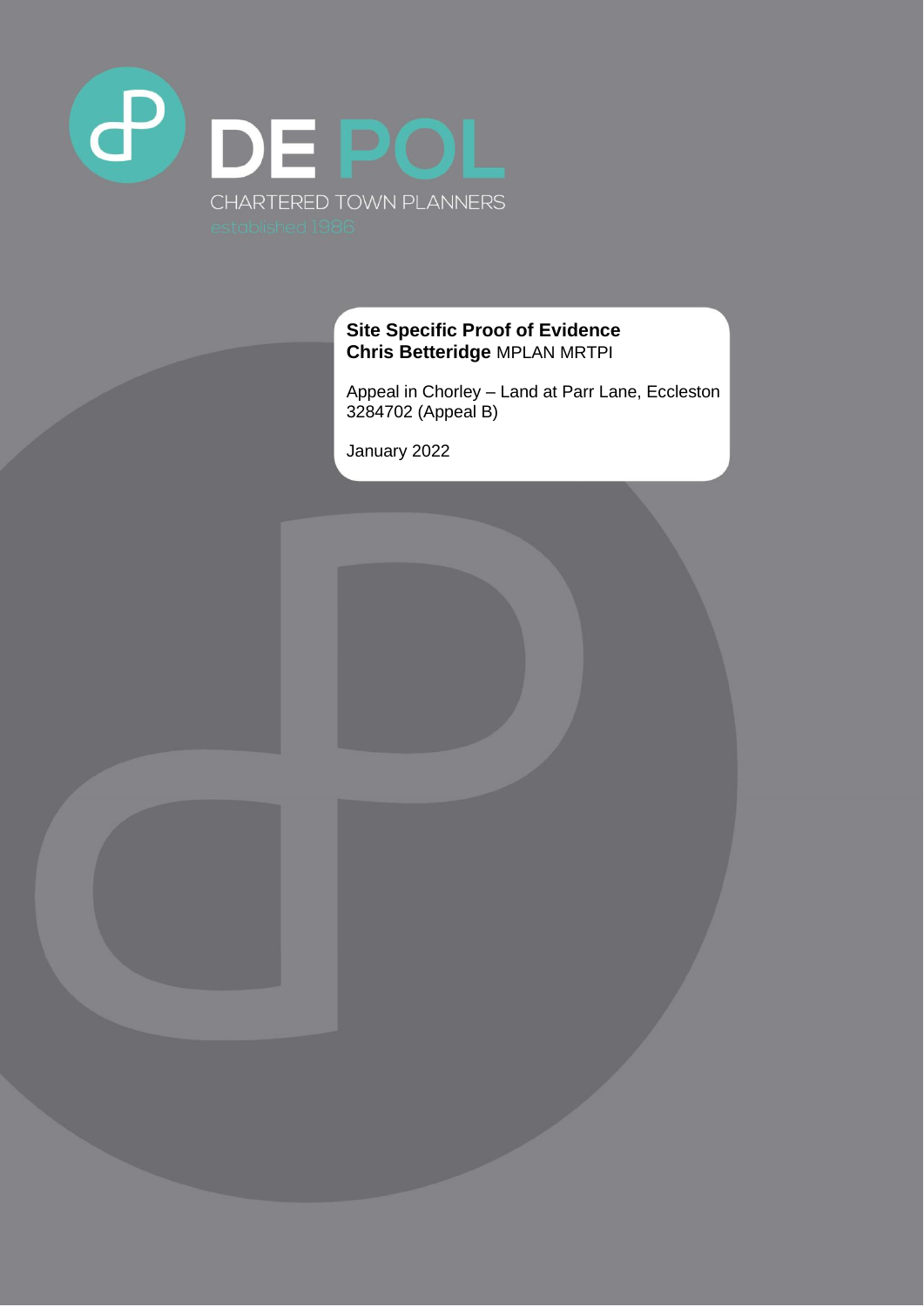

# **Contents**

|           |                             | Page           |
|-----------|-----------------------------|----------------|
| Chapter 1 | <b>Introduction</b>         | 1              |
| Chapter 2 | <b>Background</b>           | $\overline{2}$ |
| Chapter 3 | <b>Policy Context</b>       | 3              |
| Chapter 4 | <b>Planning Assessment</b>  | 5              |
| Chapter 5 | <b>Third Party Comments</b> | 21             |
| Chapter 6 | <b>Conclusion</b>           | 23             |
|           |                             |                |

#### Appendix 1 **Plan of Local Community Facilities and Application Site**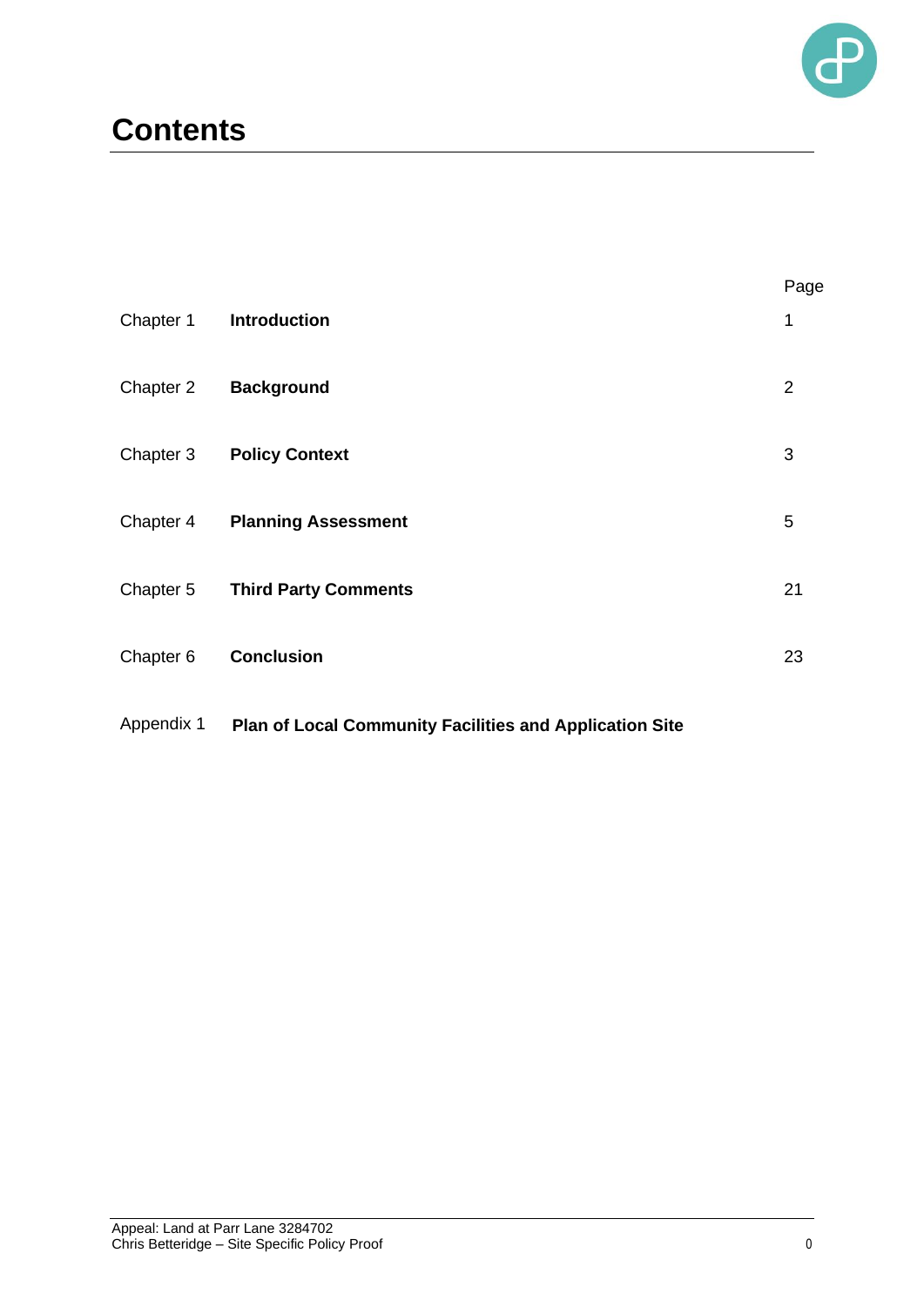

# **1. Introduction**

1.1. This Proof of Evidence is submitted on behalf of Metacre Ltd in support of their appeal against Chorley Council's refusal of planning permission as referenced below. It relates to site specific policy evidence and the planning balance in relation to this specific appeal.

Appeal B: Land South of Parr Lane, Eccleston. Appeal ref. APP/N2345/W/20/3284702.

# **Qualifications**

- 1.2. I am Chris Betteridge, Associate at De Pol Associates Ltd Chartered Town Planning Consultants, based in Farrington, Leyland. I have a Master of Town Planning Degree from the University of Liverpool and I am a corporate member of the Royal Town Planning Institute. I have 17 years professional experience in the field of town planning.
- 1.3. I am familiar with the details of the case and the policies of the development plan.
- 1.4. I declare that the evidence which I have prepared and provide for this appeal in this Proof of Evidence is true and has been prepared in accordance with the guidance of the Royal Town Planning Institute. I confirm that the opinions expressed are my true and professional opinions. I understand my duty to the Inquiry and have complied, and will continue to comply, with that duty.
- 1.5. My evidence refers to background information set out in the Statements of Common Ground (SoCG), Statement of Case (SoC) and evidence provided by Mr Saunders, who is providing evidence on behalf of both appellants in this case in respect of housing and housing supply matters and also my evidence in respect of Strategic Policy Matters.
- 1.6. Mr Saunder's evidence relates wholly to the subject of housing supply and in particular the calculation of Chorley Council's five year housing land supply position, my Strategic Policy Proof relates to the most important policies and whether they are to be considered out-of-date for the purposes of paragraph 11 of NPPF.
- 1.7. This proof of evidence relates to site specific issues associated with the appeal and concludes with a final balancing exercise.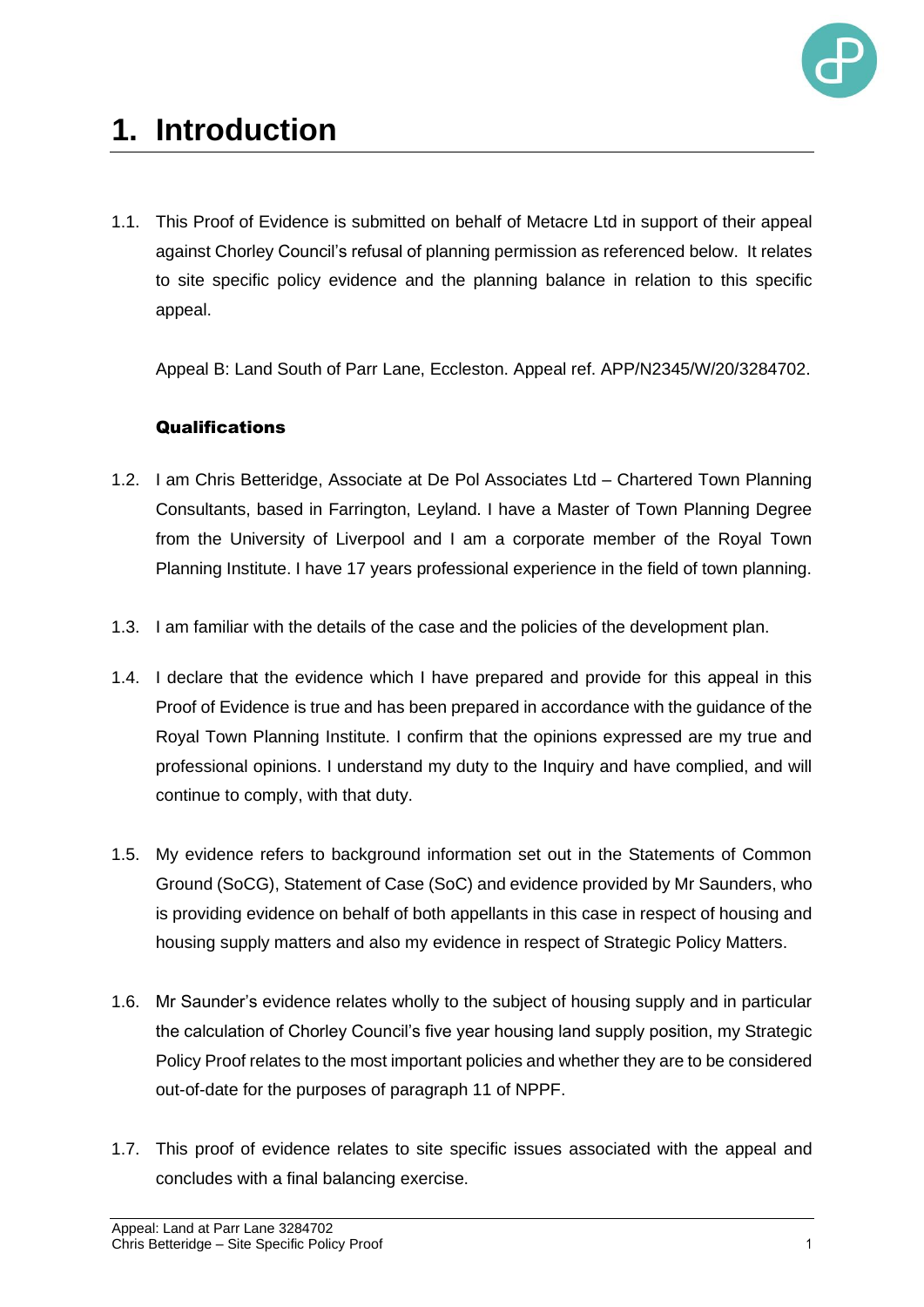

#### Site Description

2.1. A site description is included within the Planning  $SocG<sup>1</sup>$  and the appellant's Statement of Case<sup>2</sup>.

### Proposed Development

- 2.2. The Appeal seeks outline permission for up to 34no. dwellings with all matters reserved for future approval.
- 2.3. The appeal is supported by an indicative layout which was submitted as part of the application to the Council. The indicative layout provides one interpriation of how the site could be developed whilst taking account of relevant Council Policy.
- 2.4. The indicative layout includes a single vehicular point of access through a continuation of Sandringham Road entering the site from the west. A separate private drive is identified to serve three bunglaows on the northern boundary of the site off Parr Lane and a new pedestrian footpath link from Richmond Road is proposed in the south west of the site.
- 2.5. The indicative layout incorporates a variety of house types and sizes generating a mixed community from one bedroom apartments up to four bedroom detached houses.
- 2.6. The proposal includes for 35% affordable housing and a Section 106 agreement will be submitted to the inquiry to this effect.

<sup>1</sup> **CD10.5** Planning Statement of Common Ground

<sup>2</sup> **CD10.2** Statement of Case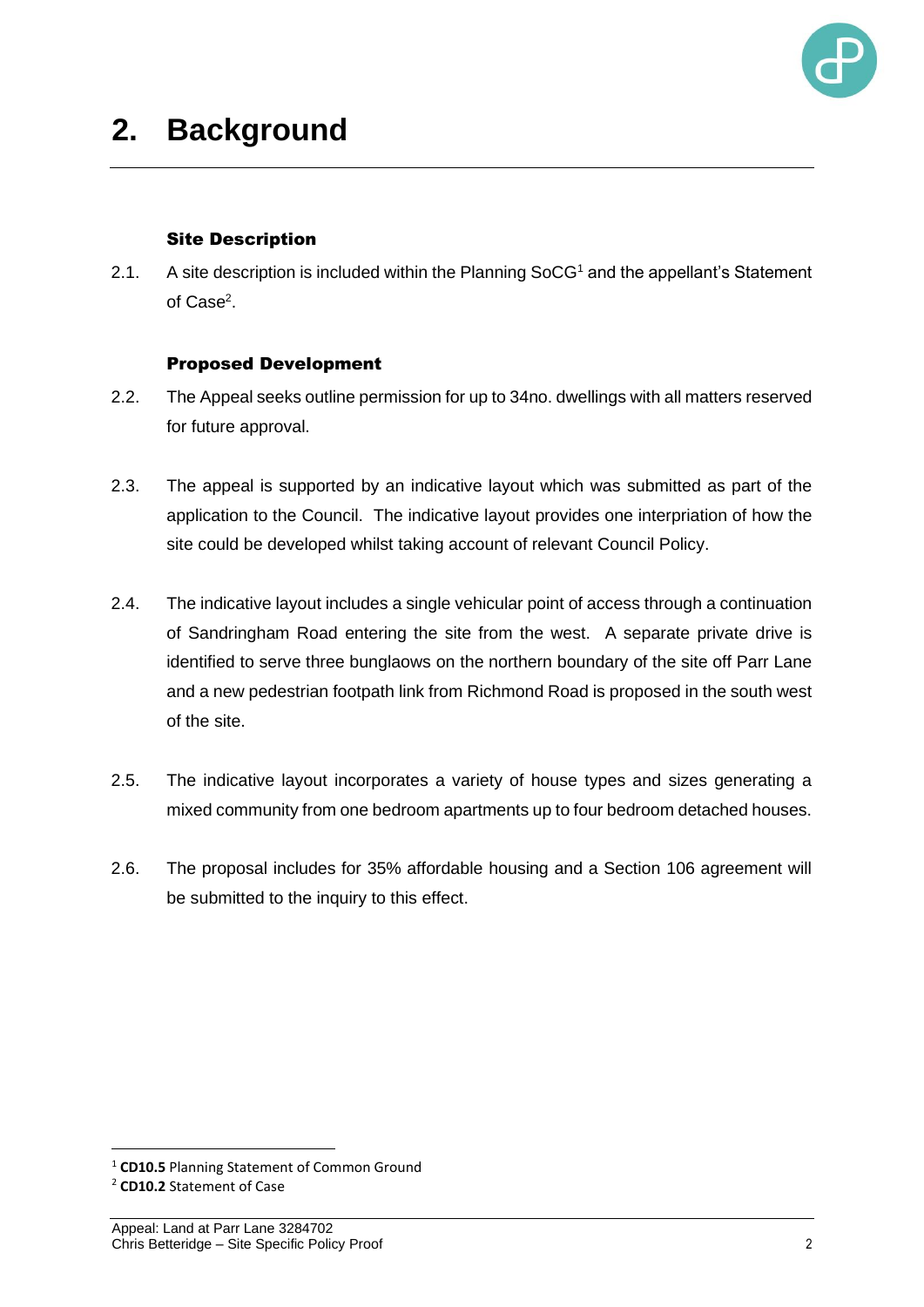

3.1. The SoCG sets out the Development Plan context and lists relevant policies therein. My proof in respect of strategic policy responds to the issues of the most important policies and the tilted balance. My evidence refers specifically to the following elements of the Development Plan.

# Central Lancashire Core Strategy

- 3.2. The Central Lancashire Core Strategy (CS) sets out the spatial strategy for the sub region to 2026. It is a joint CS between Preston City Council, South Ribble Borough Council and Chorley Borough Council and covers these three administrative boundaries. It was adopted in July 2012.
- 3.3. The SoCG identifies the policies of relevance to the subject application and confirms that it is common ground that the appeal proposal does not conflict specifically with any policies in the Core Strategy. Notwithstanding this, relevant important policies are considered and responded to in my Policy proof.

# Chorley Local Plan

- 3.4. The Chorley Local Plan (LP) was adopted in July 2015 and sets out development management policies and allocates or protects land for specific uses in line with the Core Strategy.
- 3.5. The reason for refusal confirms that the only conflict with the LP is with policy BNE3. This policy is considered in my Policy Proof. More detailed policies are referenced in my evidence where relevant.

# Emerging Plan

3.6. The three Central Lancashire authorities are currently working towards the preparation of a replacement Central Lancashire Local Plan (CLLP). This is at a very early stage of production with the stage 1 consultation on Issues & Options (I&O) having closed in February 2020. The February 2020 Local Development Scheme predicted the stage 2 Preferred Options being published for consultation between June/August 2021 and the stage 3 Publication Draft consultation occurring between October/December 2022.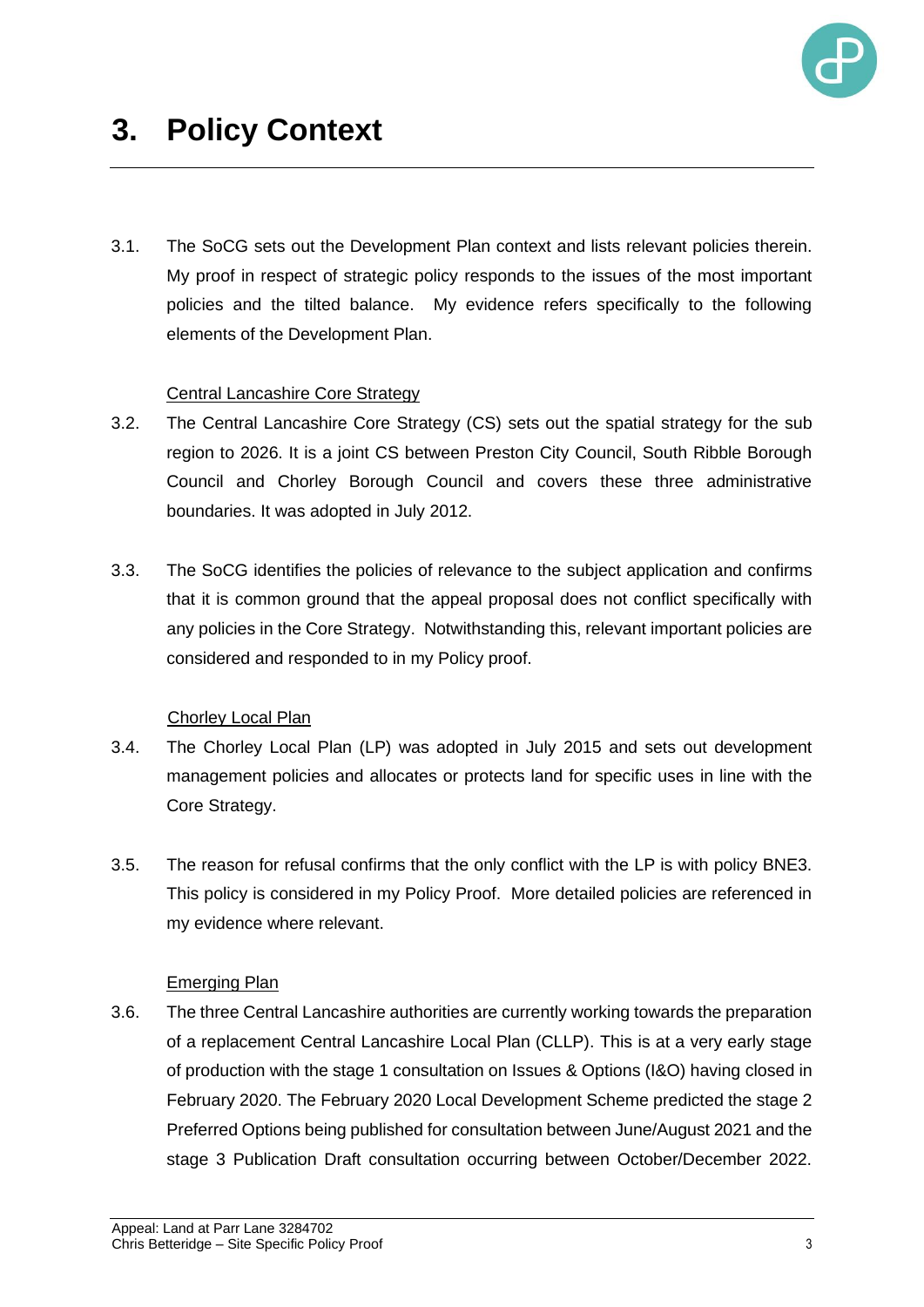

The authorities expect the draft Plan to be submitted to the Planning Inspectorate in March 2023, with adoption at the end of 2023. However, the combined authorities are now suggesting a revised Local Development Scheme will be published in early 2022 suggesting a potential delay in progress.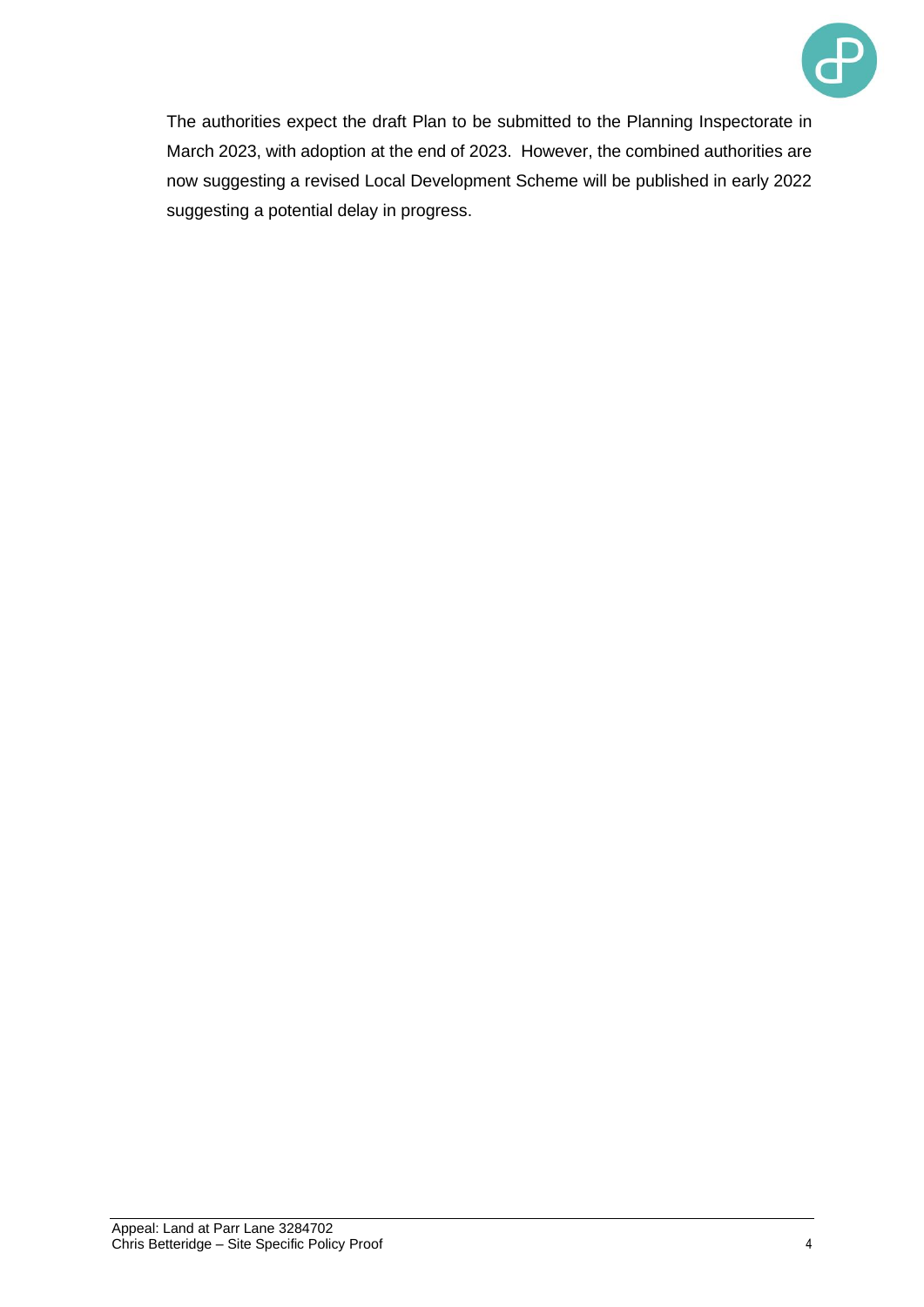

4.1. There are no site specific reasons for refusal associated with this appeal. Furthermore no planning harm is alleged on a site specific basis. The Council's reason for refusal relates to non-conformity with a single policy in the Local Plan, Policy BNE3, and relates to whether a site safeguarded for future development should come forward now or at some point in the future. Consequently, the central issue is essentially one of timing.

### **Technical Matters and Infrastructure / Services**

- 4.2. The following is common ground (subject to proposed conditions and S106 obligations) between the appellant and Council:
	- **Highways**. The proposed access arrangement is acceptable and the level of trips generated by the proposed development can be acceptably accommodated within both the local and strategic road network.
	- **Ecology**. The appeal site does not form part of a statutory or non-statutory designated site for nature conservation, nor would the appeal proposals detrimentally affect a statutory or non-statutory designated site. Furthermore, the appeal proposals would not result in unacceptable adverse impacts on protected species or their habitats.
	- **Flood Risk / Drainage**. The appeal site is located within Flood Zone 1 and surface water can be appropriately managed to avoid an increased risk of flooding on and off site.
	- **Infrastructure and Services**. There are no constraints relating to infrastructure and services which would make the appeal proposals unacceptable.
- 4.3. Subject to the s.106 obligations and conditions there are no objections from the statutory consultees to the grant of planning permission which relate to technical issues or infrastructure / services. There is also no suggestion that there are any such issues which would warrant the refusal of planning permission.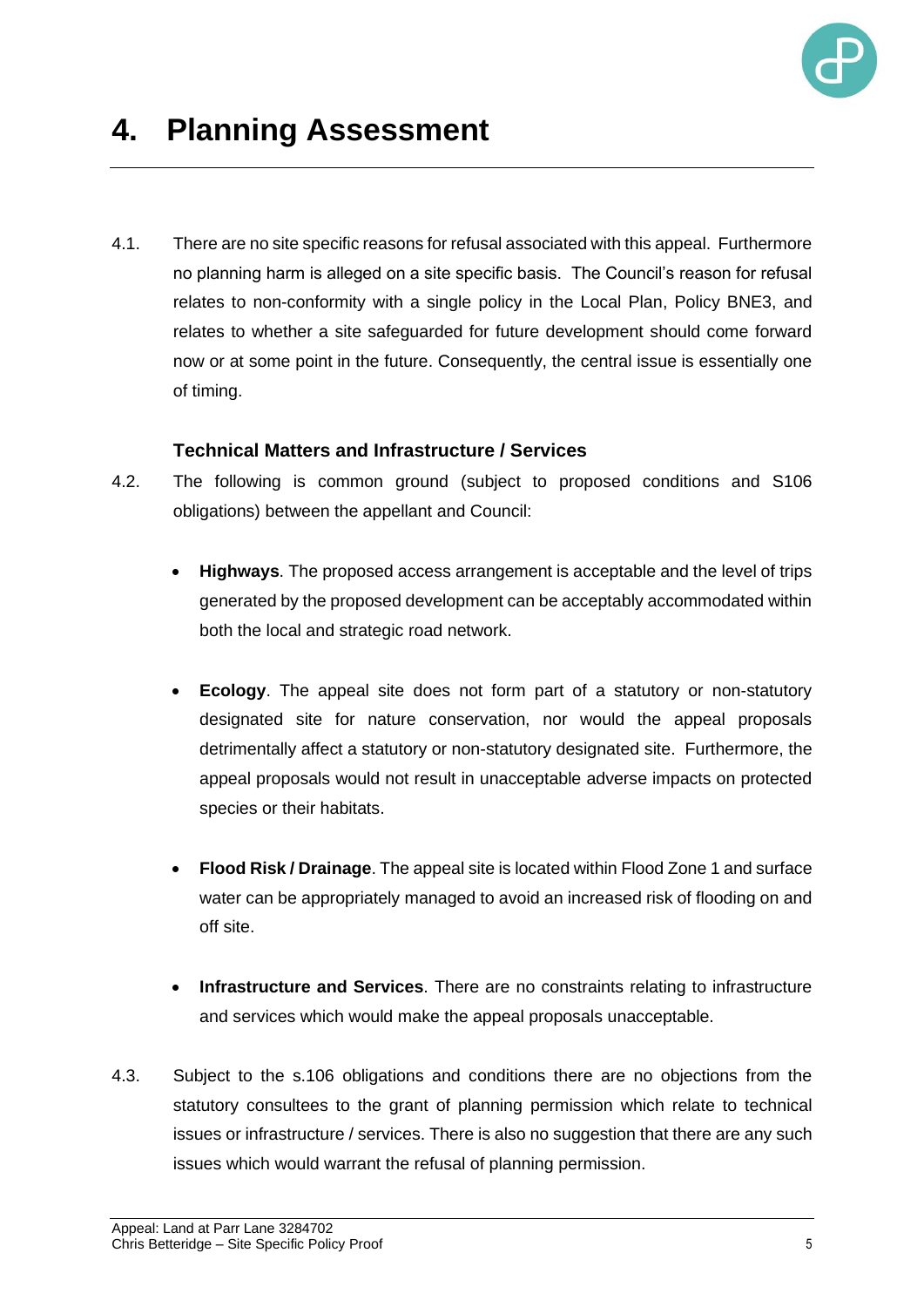

# **Accessibility**

- 4.4. The appeal site is considered to be in a highly accessible location which is not contested by the authority in their reason for refusal. It is common ground that the site is in a sustainable location $3$ .
- 4.5. The appeal site is located immediately adjacent to the settlement of Eccleston which is identified under CS Policy 1 as a Rural Local Service Centre. The CS identifies that Rural Local Service Centres '*are well placed to provide for local housing and*  employment needs<sup>14</sup>. The Council has not suggested in the reason for refusal or Statement of Common Ground that the development of the application site would be contrary to this policy.
- 4.6. Eccleston benefits from a comprehensive Service Centre based around the Carrington Centre at New Mill Street. This is accessible on foot from the appeal site via footpath connections via Richmond Road onto Drapers Avenue. Carrington Centre incorporates, amongst other services:
	- Post Office:
	- Convenience store;
	- Bakery; and
	- Library.
- 4.7. Immediately south west of the site is Eccleston recreation ground, including a children's play area which can be accessed via a footpath connection from Richmond Road, approximately 100 metres away.
- 4.8. Regular bus services operate along The Green B5250 to Chorley and Wigan linking the village to the higher order settlements and associated employment opportunities. The bus stops are approximately 600 metres away and are considered to be within a reasonable walking distance.
- 4.8. A plan of local facilities is included at Appendix 1.

<sup>3</sup> **CD10.2** Planning Statement of Common Ground para. 5.12

<sup>4</sup> **CD6.1** Central Lancashire Core Strategy (2012) para. 5.52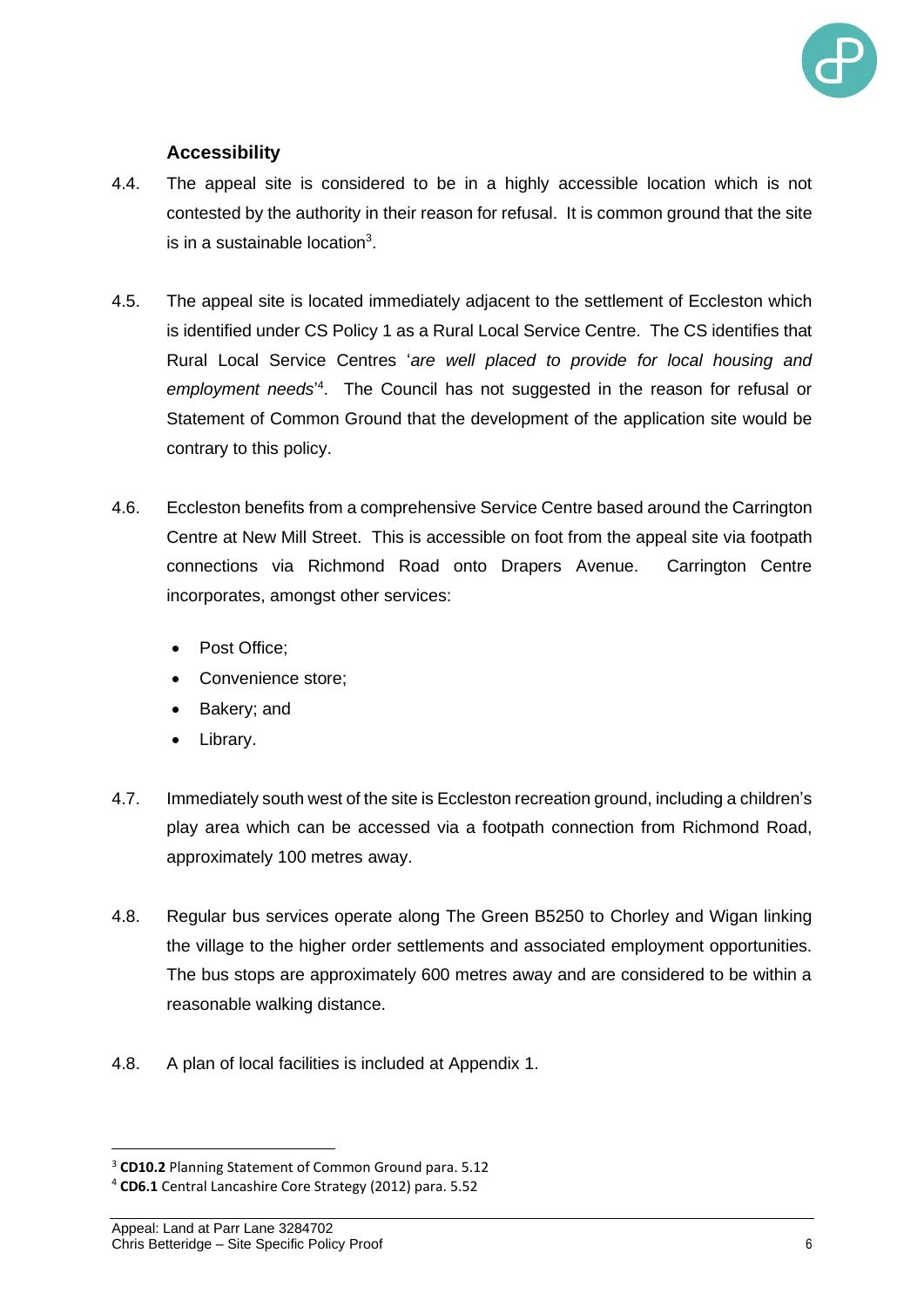

- 4.9. NPPF paragraph 152 seeks to support a transition to a low carbon future whilst NPPF paragraph 110 states that it should be ensured that appropriate opportunities to promote sustainable transport modes can be taken up . Given the sustainable location of the site within proximity of existing local services and public transport the appeal proposal will support this transition with the site located to allow sustainable transport modes to be used. The appeal proposal will provide housing where there is no requirement for reliance on private transport to access local services and public transport.
- 4.10. The appeal site is considered to be in an accessible location with easy access to local services and public transport.

### **Residential Amenity and Reserved Matters**

- 4.11. Whilst the subject application seeks outline permission with all matters reserved for future approval, it is common ground that the appeal proposal would enable a suitable detailed scheme to be secured at reserved matters stage in compliance with relevant planning policy. This includes incorporating a satisfactory amount of on-site green/open space and avoiding unacceptable impacts on the amenities of neighbouring properties, including matters relating to privacy, overlooking, loss of light and overshadowing. It is not part of the Council's case that the appeal warrants refusal on any matter relating to impact on residential amenities or detailed design matters.
- 4.12. Chorley, in combination with the other Central Lancashire authorities, has undertaken a number of *Call for Sites* to inform the local plan process. Of the submitted sites the appeal site was identified specifically by the Council to be taken forward as part of the emerging Plan as a potential site for development. The site has been subject to consultation with Chorley Councillors and no objection or concerns had been raised to the site by any councillors who responded to that process $5$ .

# **Site Suitability and Safeguarded Land**

4.13. The appeal site is identified as Safeguarded Land by Policy BNE3. Policy BNE3 describes the designation as "*Areas of Land Safeguarded for Future Development Needs*" whilst the explanatory test to the policy states that it is "*safeguarded for future development needs beyond the plan period*" 6 . This is reflective of NPPF paragraph

<sup>5</sup> **CD6.31** Central Lancashire Issues and Options Consultation November 2019 – Annex 2

<sup>6</sup> **CD6.2** Chorley Local Plan para. 7.16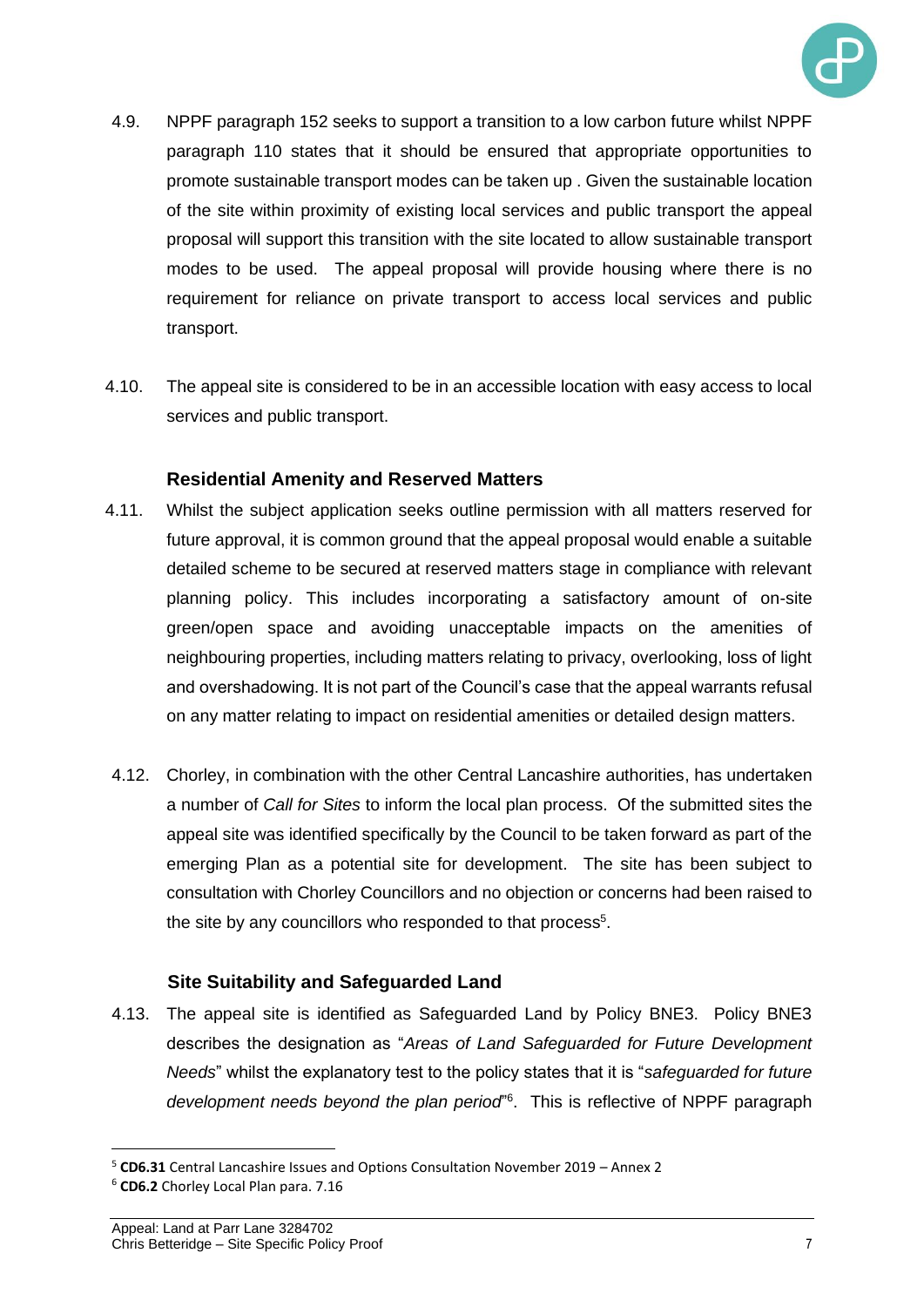

143 which states safeguarded land should be identified "*to meet longer term development needs*".

- 4.14. Given the reason for refusal only relates to the fact that the site is Safguarded Land and there are no other site specific issues, the question is not *whether* the appeal site should be developed but *when* it should be developed. Whilst the Safeguarded Land policy restricts the timing of development it also serves to confirm that the site is suitable for development. With no other reasons for refusal it can only be concluded that the site represents sustainable development save for the timing restriction imposed by Policy BNE3.
- 4.15. The appeal proposal accords with the Development Plan with the only exception being Local Plan Policy BNE3 where there is an acknowledged conflict. However, as outlined in my Policy Proof limited weight should be given to this conflict due to the significant change in circumstances associated with the introduction of Standard Method Local Housing Need need for housing and the need to develop sites for housing in advance of the end of the current Plan Period. There is no site specific harm associated with the development of the site, the only harm is conflict with Policy BNE3.

#### **Benefits of the Appeal Proposal**

4.16. There are a number of benefits associated with the appeal proposal and these are identified below.

#### Social and Economic Benefits of Market Housing

- 4.17. NPPF confirms how delivering housing is a key component in delivering the economic and social objectives of sustainability.
- 4.18. NPPF Chapter on '*Building a strong, competitive economy*' confirms in paragraph 81 that planning policies and decisions should help create the conditions in which businesses can invest, expand and adapt, with significant weight placed on the need to support economic growth and productivity. In this context paragraph 82c) goes on to refer to addressing potential barriers to investment, which includes inadequate infrastructure and housing.
- 4.19. NPPF paragraph 8 identifies that ensuring a sufficient number and range of homes is an essential part of supporting strong, vibrant and healthy communities.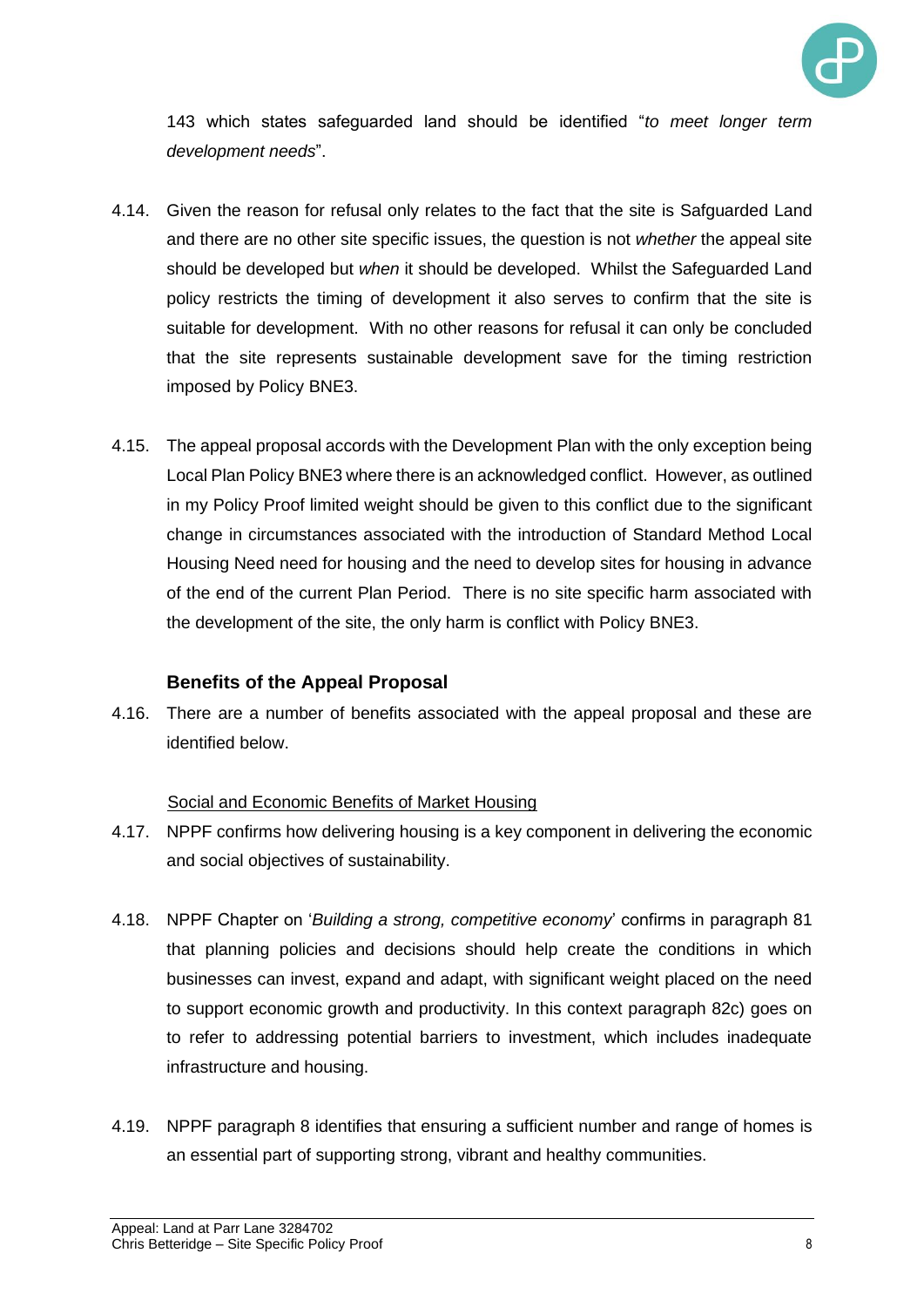

- 4.20. NPPF paragraph 84 d), under the heading '*Supporting a prosperous rural economy*', also states that policies and decisions should enable, inter alia, the retention and development of accessible local services and community facilities, such as local shops, meeting places, sports venues, open space, cultural buildings, public houses and places of worship.
- 4.21. It is logical that on occupation new housing will increase the customer base for local services and in so doing generate economic benefits. This is reflected in Framework paragraph 78 in so far as it states that to promote sustainable development in rural areas:

"*housing should be located where it will enhance or maintain the vitality of rural communities. Planning policies should identify opportunities for villages to grow and thrive, especially where this will support local services. Where there are groups of smaller settlements, development in one village may support services in a village nearby."* 

- 4.22. New housing development also generates economic benefits during the construction period both in terms of the direct stimulus to the local economy and in terms of indirect benefits to local enterprise requiring a local labour force. The House Builders Federation online calculator estimates that a scheme of 34 dwellings would support the employment of 104 people and provide 1 apprenticship. Whilst this is an estimate it nevertheless provides an indication of the number of jobs the appeal proposal would support.
- 4.23. As identified in the evidence provided by Mr Saunders, the Council is only able to demonstrate a 2.5 year housing land supply against the Standard Method Local Housing Need which represents a significant shortfall. The appeal proposal will contribute towards meeting this shortfall in the five year supply and this represents a significant benefit as identified by the Inspector at Pear Tree Lane<sup>7</sup>.
- 4.24. As identified in my Strategic Policy proof of evidence, it is considered that the policies most important for determining this appeal are out of date. However, if this is not considered to be the case there is evidence in appeal decisions that the delivery of market housing and its associated benefits should be given significant weight in the determination process notwithstanding the existence of a five year housing land

<sup>7</sup> **CD8.1** Appeal – Land at Pear Tree Lane, Chorley APP/D2320/W/20/3247136 para. 105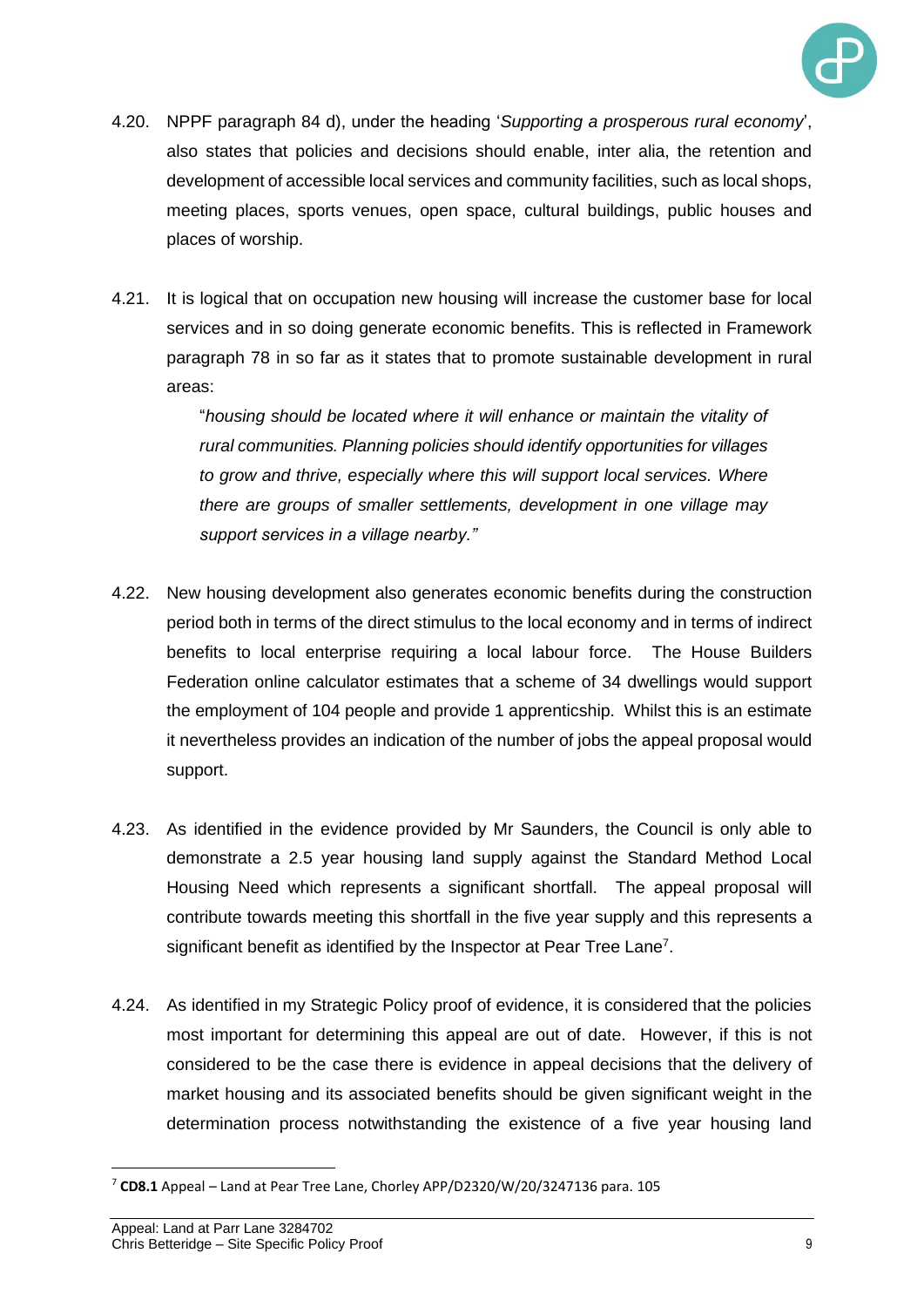

supply. This was also the case in the Pear Tree Lane appeal where the Inspector concluded that even if the tilted balance was not engaged that the appeal would have been approved on the basis of the flat balance<sup>8</sup>. The appeals are detailed below.

- 4.25. At the recovered appeal for Rilshaw Lane, Winsford in October 2015, the Council's case (Cheshire West and Chester) was that the policies relating to housing supply were in date and that there was no pressing need to meet a shortfall<sup>9</sup>. In this context the Inspector concluded that bearing in mind objectives, including the need to boost supply, the delivery of housing was attributed '*significant weight*' 10 .
- 4.26. More recently in July 2020 the SoS granted permission for a mixed-use development at Nantwich, Cheshire East which included 189 dwellings. The SoS decision confirms that the proposals conflicted with a recently adopted Development Plan (adopted in 2017), that there was a 5 year housing land supply ranging between 5.7 years to 6.6 years and that the Framework 'titled balance' was not engaged<sup>11</sup>. Nevertheless, the SoS concludes that the delivery of market housing is a significant benefit<sup>12</sup>.
- 4.27. This was also in the context of the 5.7 to 6.6 year housing land supply being based on a Local Plan annual housing requirement which was adopted prior to the introduction of the standard method and which is significantly higher than the Local Housing Need figure produced by the standard methodology. It is also in the context of the Council's 2019 Housing Delivery Test result published in February 2020 being 230%<sup>13</sup>.
- 4.28. Furthermore, in a s.78 appeal at Hamble-le-Rice in December 2018 the decision letter highlighted the housing supply as being between 7.2 and 10 years and confirmed that there was a conflict with the adopted Local Plan and that the Framework 'titled balance' was not engaged. In this context, the Inspector stated that in the setting of the national objective to boost the supply of homes that the delivery of housing carried significant weight<sup>14</sup>.

<sup>8</sup> **CD8.1** Appeal – Land at Pear Tree Lane, Chorley APP/D2320/W/20/3247136 para. 105

<sup>9</sup> **CD8.34** Appeal – Land off Rilshaw Lane, Winsford APP/A0665/A/14/229269 IR para. 6.6

<sup>10</sup> **CD8.34** Appeal – Land off Rilshaw Lane, Winsford APP/A0665/A/14/229269 SoS para. 16

<sup>11</sup> **CD8.25** Appeal – Audlem Road, Stapeley Nantwich APP/R0660/A/13/2197529 SoS para. 23

<sup>12</sup> **CD8.25** Appeal – Audlem Road, Stapeley Nantwich APP/R0660/A/13/2197529 SoS para. 28

<sup>13</sup> **CD8.25** Appeal – Audlem Road, Stapeley Nantwich APP/R0660/A/13/2197529 SoS para. 8

<sup>14</sup> **CD8.35** Appeal – Satchell Lane, Hamble-le-Rice, Eastleigh APP/W1715/W/18/3194846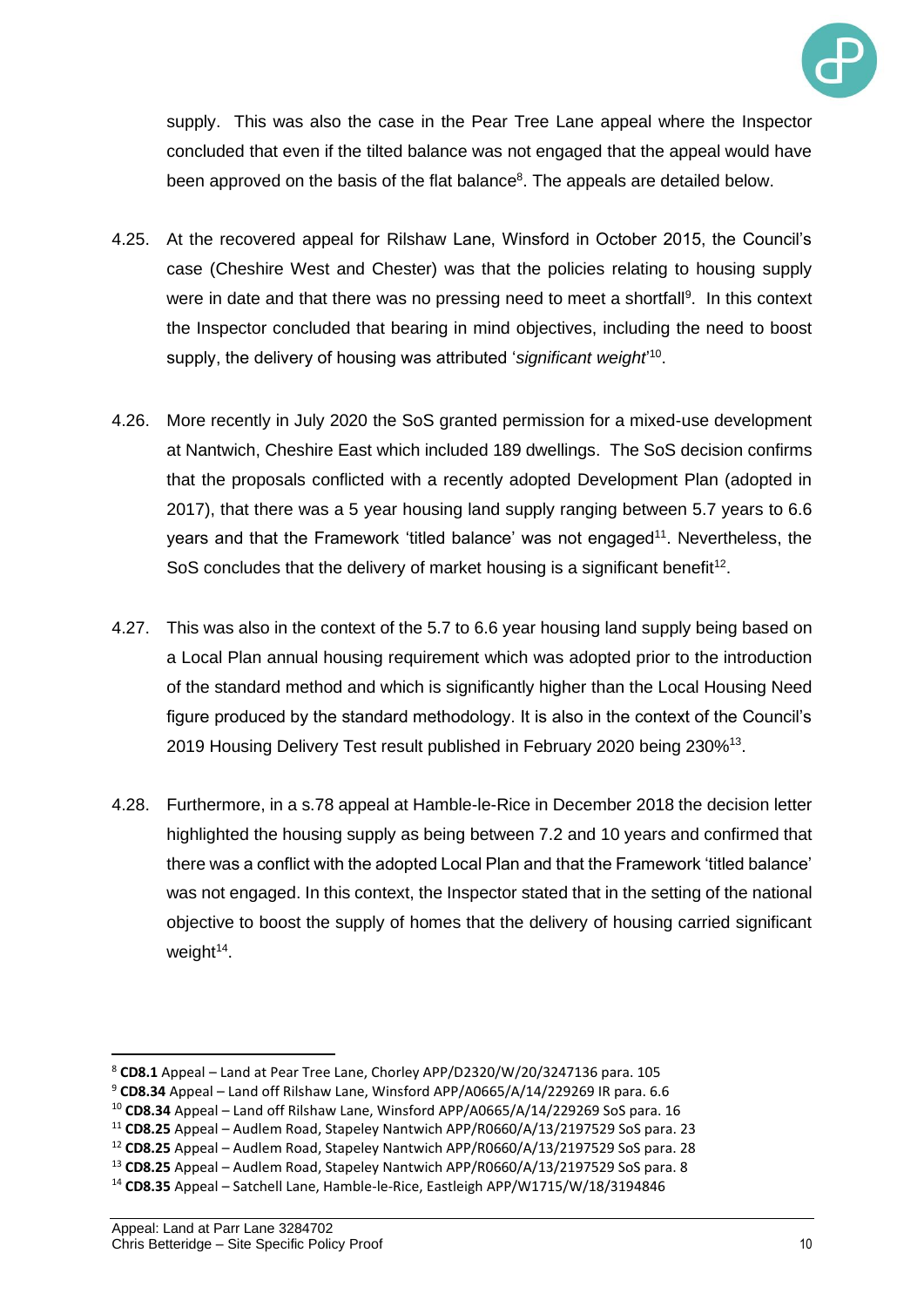

- 4.29. The appeal was approved and the LPA (Eastleigh Borough Council) challenged the decision but the Judgement issued in July 2019 dismissed the LPA's grounds for challenge<sup>15</sup>.
- 4.30. The above decisions demonstrate that significant weight remains to be attached to the benefits of delivering market housing even where there is a deliverable 5 year housing land supply due to the national objective of significantly boosting the supply of homes and the economic and social benefits arising from such development.
- 4.31. In the case of this appeal it is considered that the Council is only able to demonstrate a 2.5 year housing land supply in accordance with Mr Saunders' evidence. This level of supply is considerably lower than in the examples identified above. In the context of the Council not having a 5-year supply the delivery of housing is to be considered in the context of the tilted balance and presumption in favour of sustainable development.
- 4.32. In the setting of the tilted balance the delivery of market housing carries significant weight. Where the tilted balance does not apply, the referenced appeal cases demonstrate that the delivery of market housing can still be afforded significant weight in the planning balance. Given the circumstances in Chorley it is my opinion that the social benefits from contributing towards delivering market housing continues to carry significant weight in the planning balance whilst economic benefits are attributed moderate weight.

# Affordable Housing

- 4.33. CS policy 7 and the Central Lancashire Affordable Housing SPD require new housing developments within the rural area to deliver 35% on-site affordable housing. It is proposed that the appeal scheme delivers this affordable housing requirement and a Section 106 will be submitted as a means by which to deliver this.
- 4.34. It is common ground that there is a significant need for affordable housing in Chorley. This need is underlined by the Council's 2020 Housing Study which identifies a need for 132 affordable dwelling per annum. The 2020 Housing Study also confirms that "*there is a substantial need for additional affordable housing*" <sup>16</sup> and an "*acute need for affordable rented housing*" <sup>17</sup> in Chorley and across Central Lancashire.

<sup>15</sup> **CD8.36** Eastleigh BC v SoS Communities and Local Government [2019] EWHC 1862 (Admin)

<sup>16</sup> **CD6.21** Central Lancashire Housing Study 2020 pg. 47

<sup>17</sup> **CD6.21** Central Lancashire Housing Study 2020 pg. 47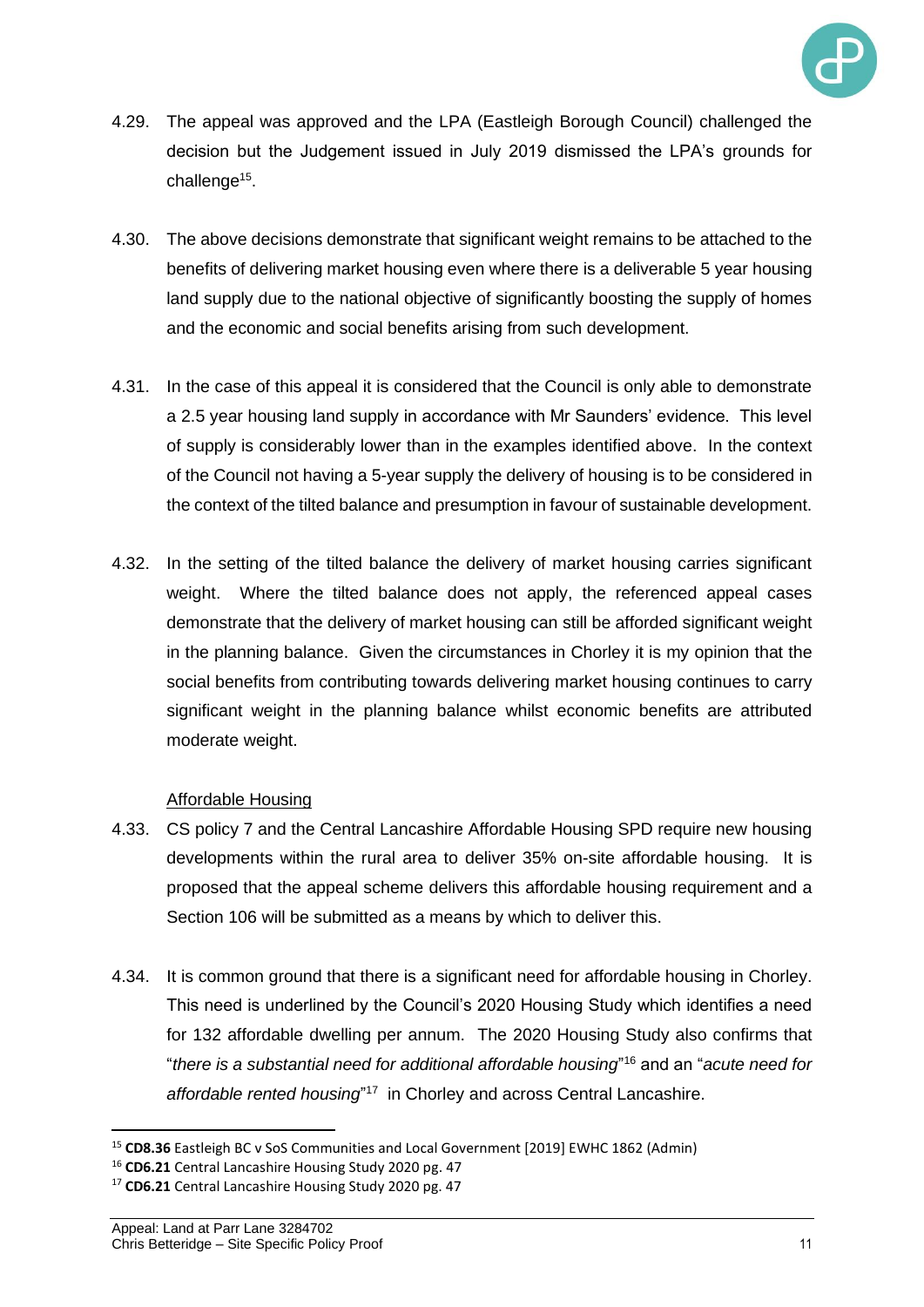

- 4.35. NPPF seeks to "*support strong, vibrant and healthy communities, by ensuring that a sufficient number and range of homes can be provided to meet the needs of present and future generations*". In this context the benefit of affordable housing is significant.
- 4.36. Further to the above the appeal examples below show that a policy compliant provision of affordable housing carries significant weight.
- 4.37. *Nantwich*. In the Nantwich appeal decision of July 2020 the SoS considered the provision of a policy compliant amount of affordable housing (30%)<sup>18</sup>, in the context of there being a deliverable 5-year housing land supply<sup>19</sup>, and concluded that this affordable housing provision "*is a tangible benefit and merits significant weight" 20* .
- *4.38. Winsford.* In the Winsford appeal decision of October 2015 the proposal included 30% affordable housing provision which reflected the policy requirement, in the context of a 5 year housing land supply<sup>21</sup>, and the SoS states that the affordable housing was attributed "*significant weight*" 22 .
- 4.39. *Hamble-le-Rice*. In the Hamble-le-Rice appeal decision of December 2018 the Inspector states that the provision of affordable housing "*weighs significantly in favour*  of the proposal<sup>"23</sup> The proposed 35% affordable housing provision was also the Local Plan policy requirement $^{24}$ .
- 4.40. In addition to the above appeals at the Pear Tree Lane appeal in Chorley the Inspector identified the delivery of policy compliant affordable housing as a "*significant social benefit*" 25 .
- 4.41. In terms of affordable housing delivery, as identified earlier, the 2020 Housing Study identifies a need in Chorley for 132 affordable dwellings per annum. Chorley is currently suggesting that their housing requirement, due to oversupply in previous

<sup>18</sup> **CD8.25** Appeal – Audlem Road, Stapeley Nantwich APP/R0660/A/13/2197529 IR para. 415

<sup>19</sup> **CD8.25** Appeal – Audlem Road, Stapeley Nantwich APP/R0660/A/13/2197529 SoS para. 23

<sup>20</sup> **CD8.25** Appeal – Audlem Road, Stapeley Nantwich APP/R0660/A/13/2197529 SoS para. 29

<sup>21</sup> **CD8.34** Appeal – Land off Rilshaw Lane, Winsford APP/A0665/A/14/229269 IR para. 4.1

<sup>22</sup> **CD8.34** Appeal – Land off Rilshaw Lane, Winsford APP/A0665/A/14/229269 SoS para. 16

<sup>23</sup> **CD8.35** Appeal – Satchell Lane, Hamble-le-Rice, Eastleigh APP/W1715/W/18/3194846 para. 47

<sup>24</sup> **CD8.35** Appeal – Satchell Lane, Hamble-le-Rice, Eastleigh APP/W1715/W/18/3194846 para. 8

<sup>25</sup> **CD8.1** Appeal – Land at Pear Tree Lane, Chorley APP/D2320/W/20/3247136 para. 12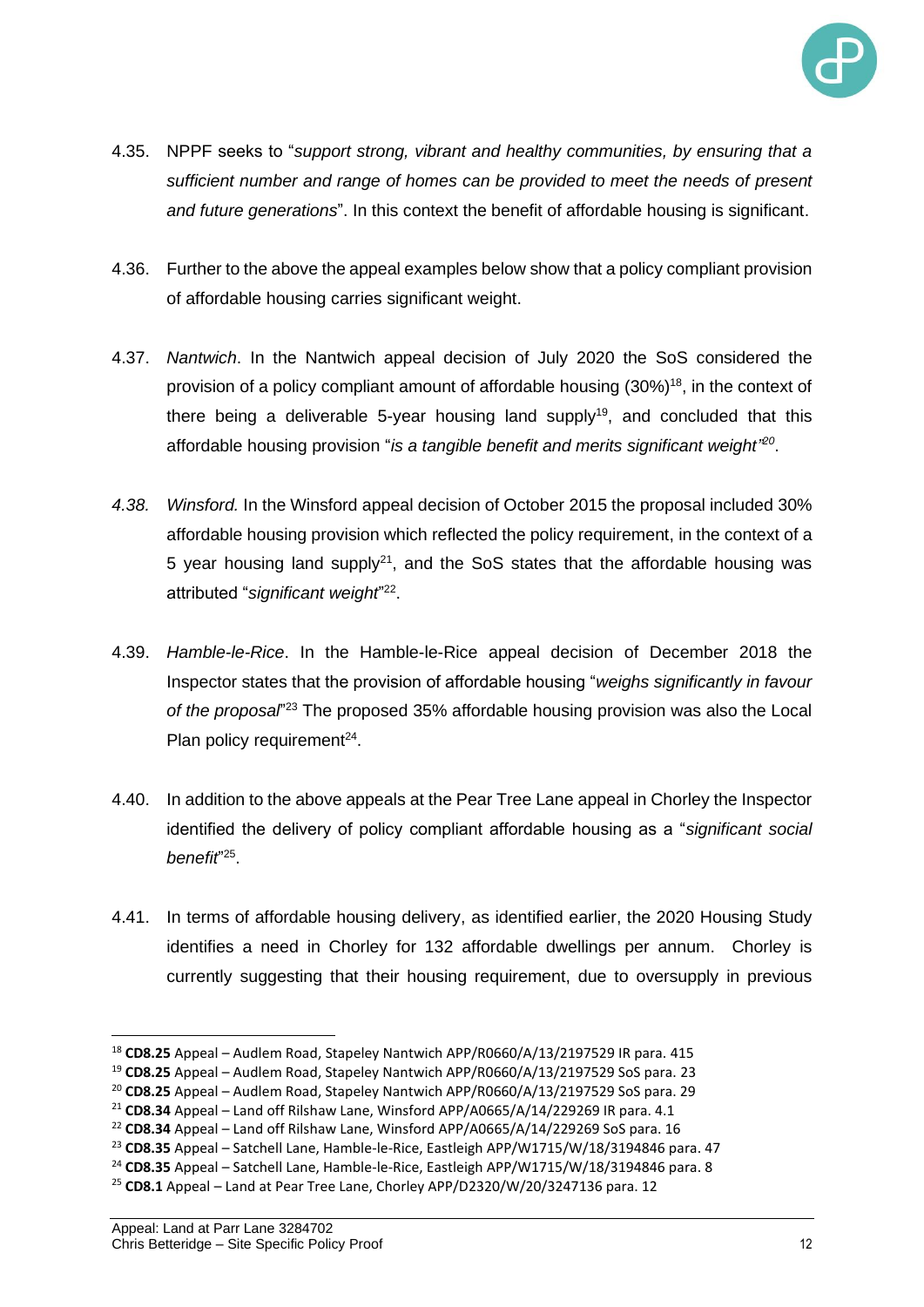

years, is 109 dwellings per annum. If Chorley Council continues to apply this figure it is clearly evident that the affordable housing need identified in the Housing Study cannot be met. Within the 109 dwellings per year, even if all of the sites included the higher end of the CS Policy 7 affordable housing requirement of 35 percent this would only equate to 38 dwellings per year, or 29 percent of the affordable housing need in Chorley. It is therefore evident that this will not deliver Chorley's affordable housing need.

4.42. In summary, the appeal proposals will provide 35% on-site affordable housing which is a benefit that affords significant weight in the planning balance. Chorley Council has a need of 132 dwellings per annum, this does not change if it is concluded that the Council is able to demonstrate a five year housing land supply. As highlighted above, going forward on the best case scenario the Council will only deliver 38 dwellings per year. The need for affordable housing is acknowledged as "substantial" and "acute" and these are real households in need of housing now. Even if the Council can demonstrate a 5 year housing land supply position the substantial and acute need for affordable housing remains. The delivery of affordable housing carries significant weight in the planning balance

# On-site Open Space and Biodiversity .

4.43. The appeal proposal will provide on-site public open space and potential for biodiversity enhancement in line with policy. The reserved matters will incorporate additional tree planting on the site which will have a beneficial impact particularly for climate change.

# **Sustainable Development**

4.44. NPPF paragraph 8 states that achieving sustainable development means that the planning system has three overarching objectives, which are interdependent and need to be pursued in mutually supportive ways, so that opportunities can be taken to secure net gains across each of the different objectives. These are grouped into an economic objective, social objective and environmental objective and each are considered in turn.

# Economic Objective

4.45. Paragraph 8 broadly defines this as helping build a strong, responsive and competitive economy, by ensuring that sufficient land of the right types is available in the right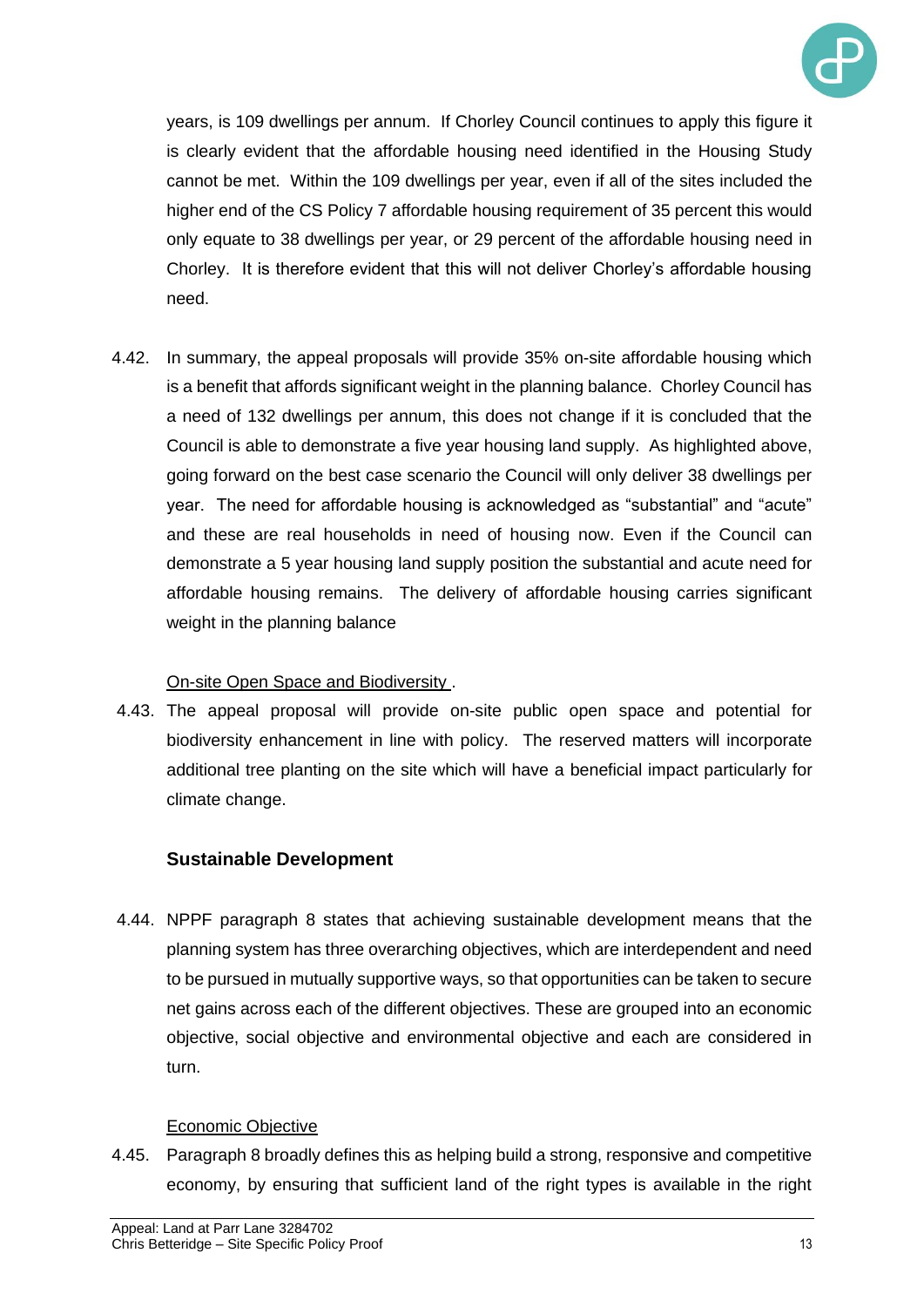

places and at the right time to support growth, innovation and improved productivity; and by identifying and coordinating the provision of infrastructure.

- 4.46. The economic benefits which will be secured through the appeal proposals have already been highlighted and these are benefits which would be secured irrespective of the 5 year housing land supply position.
- 4.47. On balance, the appeal proposals would therefore comply with the economic objective of sustainability and will secure net gains in this regard. Indeed, the economic benefits weigh in favour of the grant of planning permission.

#### **Social Objective**

- 4.48. As highlighted, the contribution towards the supply of market and affordable housing attracts significant positive weight in terms of helping to deliver the social objectives of sustainable development as set out in the Framework, irrespective of whether there is a deliverable 5 year housing land supply.
- 4.49. As already highlighted, the appeal site is suitably accessible to facilities, services and public transport.

#### Environmental Objective

- 4.50. Paragraph 8 broadly defines this as contributing to protecting and enhancing our natural, built and historic environment; including making effective use of land, helping to improve biodiversity, using natural resources prudently, minimising waste and pollution, and mitigating and adapting to climate change, including moving to a low carbon economy.
- 4.51. There are no identified heritage assets for the appeal proposal to impact on.
- 4.52. Whilst, the appeal developments would change the character of the appeal site on the edge of the settlement it is common ground that there is no conflict with CS policy 17, or LP Policies BNE1 or BNE10. The Officer's Committee Report identifies that whilst in outline the proposal could be delivered "*without detriment to the appearance of the site or character of the streetscene*" 26 .

<sup>26</sup> **CD3.14** Officer Committee Report para. 123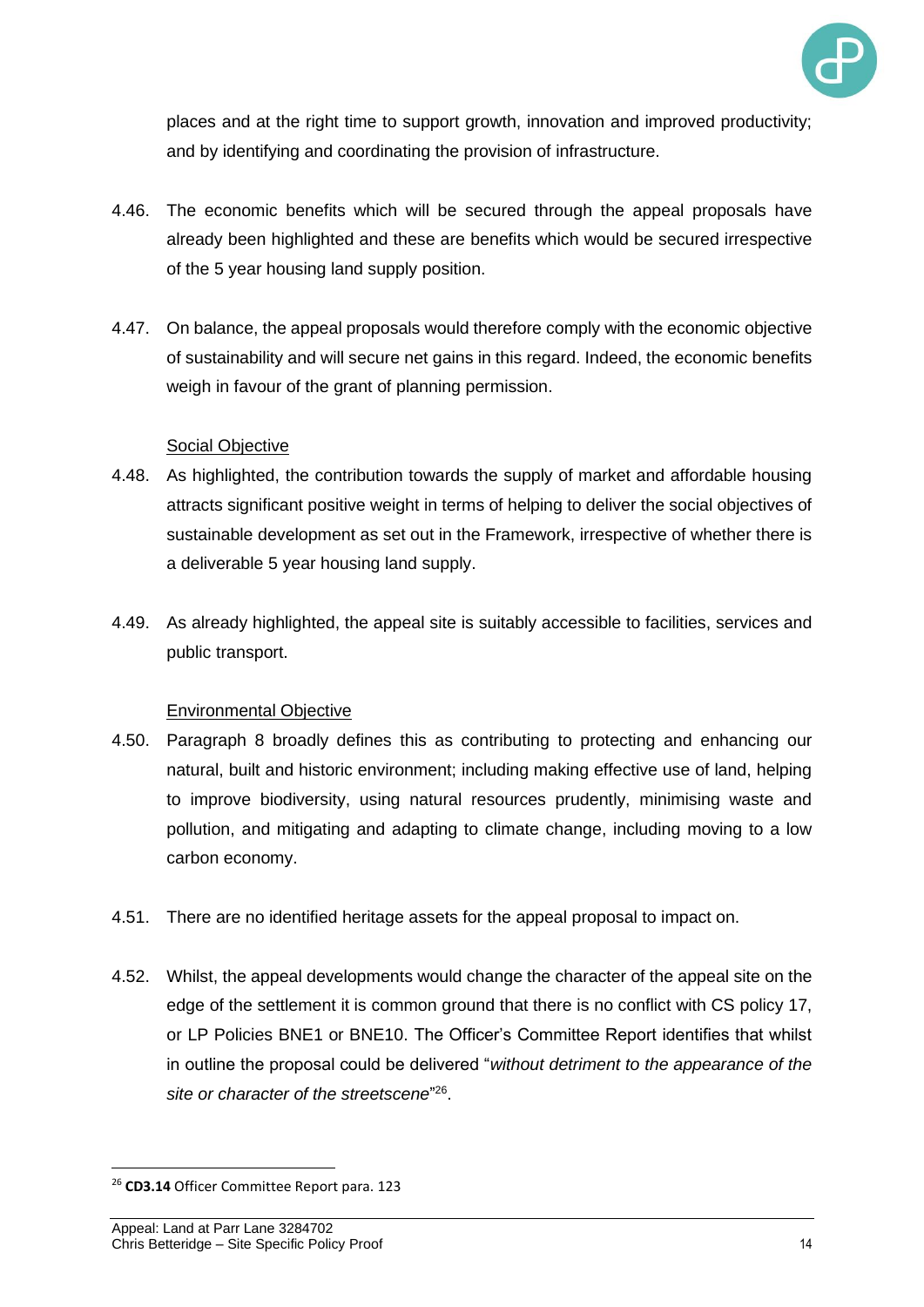

- 4.53. With regards to protecting and enhancing our natural environment, NPPF paragraph 174 refers to planning policies and decisions contributing to the following objectives, which are addressed in turn.
	- a) *protecting and enhancing valued landscapes, sites of biodiversity or geological value and soils (in a manner commensurate with their statutory status or identified quality in the development plan*);

It is common ground that the appeal site is not a valued landscape, nor is it a site of specific biodiversity / geological value.

b) *recognising the intrinsic character and beauty of the countryside, and the wider benefits from natural capital and ecosystem services – including the economic and other benefits of the best and most versatile agricultural land, and of trees and woodland*;

There is no woodland on the appeal site and the appeal proposals present an opportunity for net gain in terms of tree planting. It is common ground at this appeal that there is no conflict with CS policy 21.

c) *maintaining the character of the undeveloped coast, while improving public access to it where appropriate*;

This is not applicable to the appeal proposals.

d) *minimising impacts on and providing net gains for biodiversity, including by establishing coherent ecological networks that are more resilient to current and future pressures*;

It is common ground that the appeal site does not form part of any statutory or nonstatutory designated site for nature conservation and there are no biodiversity impacts that would warrant refusal of the appeal.

e) *preventing new and existing development from contributing to, being put at unacceptable risk from, or being adversely affected by, unacceptable levels of soil, air, water or noise pollution or land instability. Development should, wherever possible, help to improve local environmental conditions such as air and water quality, taking into account relevant information such as river basin management plans;* 

There are no objections from statutory bodies relating to any of the above, nor does the Council suggest that the appeal proposals are unacceptable in this regard.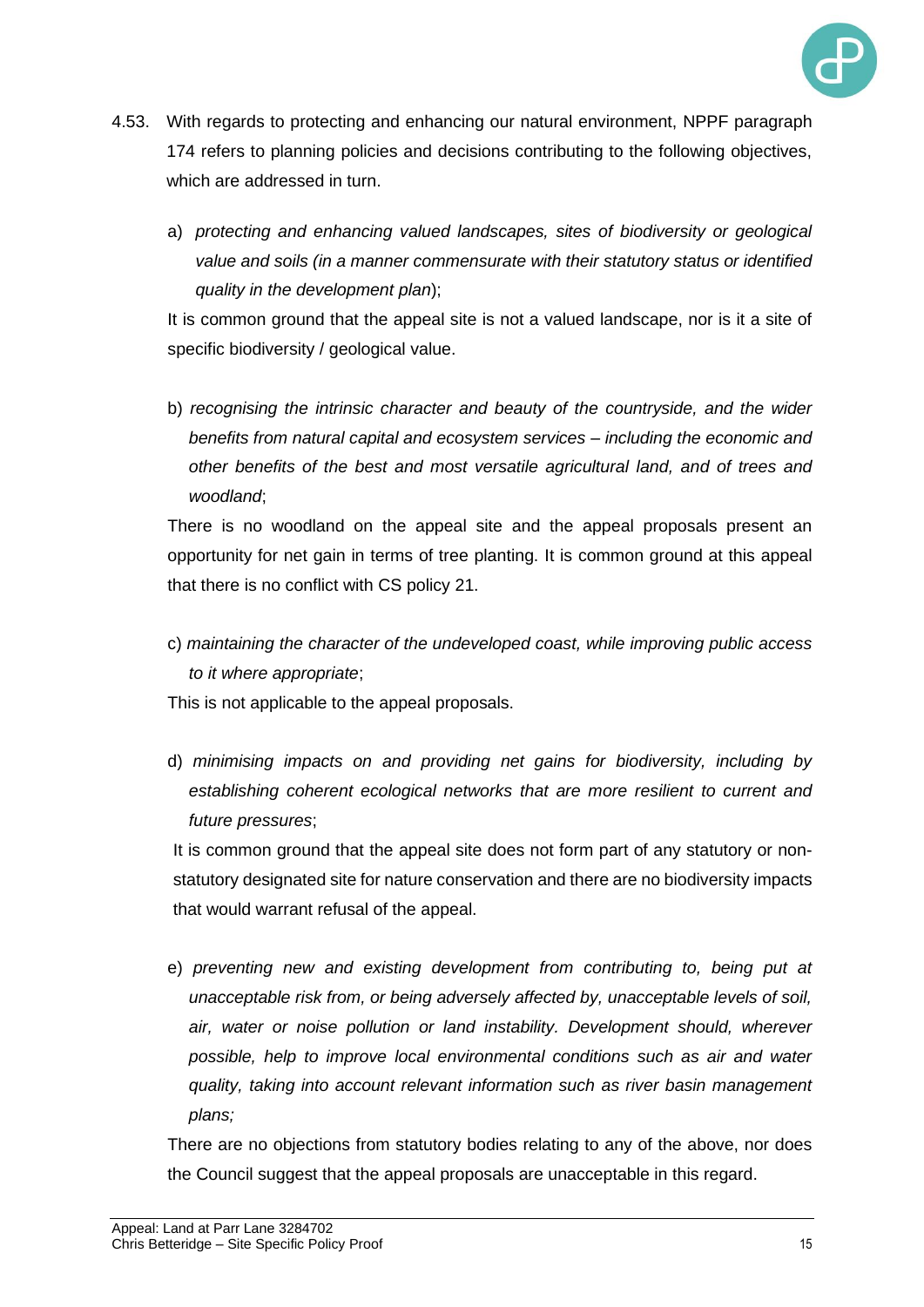

f) *remediating and mitigating despoiled, degraded, derelict, contaminated and unstable land, where appropriate*

NPPF paragraph 117 also refers to making as much use as possible of previously developed or 'brownfield' land, however, the NPPF does not state that greenfield development is unsustainable. Furthermore Chorley Council has identified greenfield land, including the appeal site, for allocation in the emerging plan, likely to be required for release in advance of the end of the current plan period. It is accepted that greenfield land is required to meet housing needs and there is no conflict with this requirement.

- 4.54. It is common ground that the local highway and transport network can satisfactorily accommodate the proposed development and that the site is accessible to local services and facilities by walking and cycling. It is common ground that there are no unacceptable environmental impacts including air quality. The appeal proposals comply with objectives to promote sustainable transport.
- 4.55. With regards to mitigating and adapting to climate change, including moving to a low carbon economy, the Committee Report confirms that the proposals could achieve the required emission rate and this would be secured by condition<sup>27</sup>. Furthermore, the appeal proposals are not sited within locations at high risk of flooding.
- 4.56. In summary, on balance the appeal proposals comprise sustainable development. This was evidently accepted by Chorley Council when the site was identified as safeguarded land and subsequently, as part of the emerging local plan process when the site was identified for residential allocation.

# **Planning Balance**

#### Tilted Balance

4.57. For reasons already highlighted in my Strategic Policies Proof and/or the Council's lack of a demonstrable five year supply as demonstrated in Mr Saunders' evidence my starting position is that the Framework paragraph 11d) tilted balance is engaged, which means planning permission should be granted unless:

<sup>27</sup> **CD3.24** Planning Officer Committee Report para. 159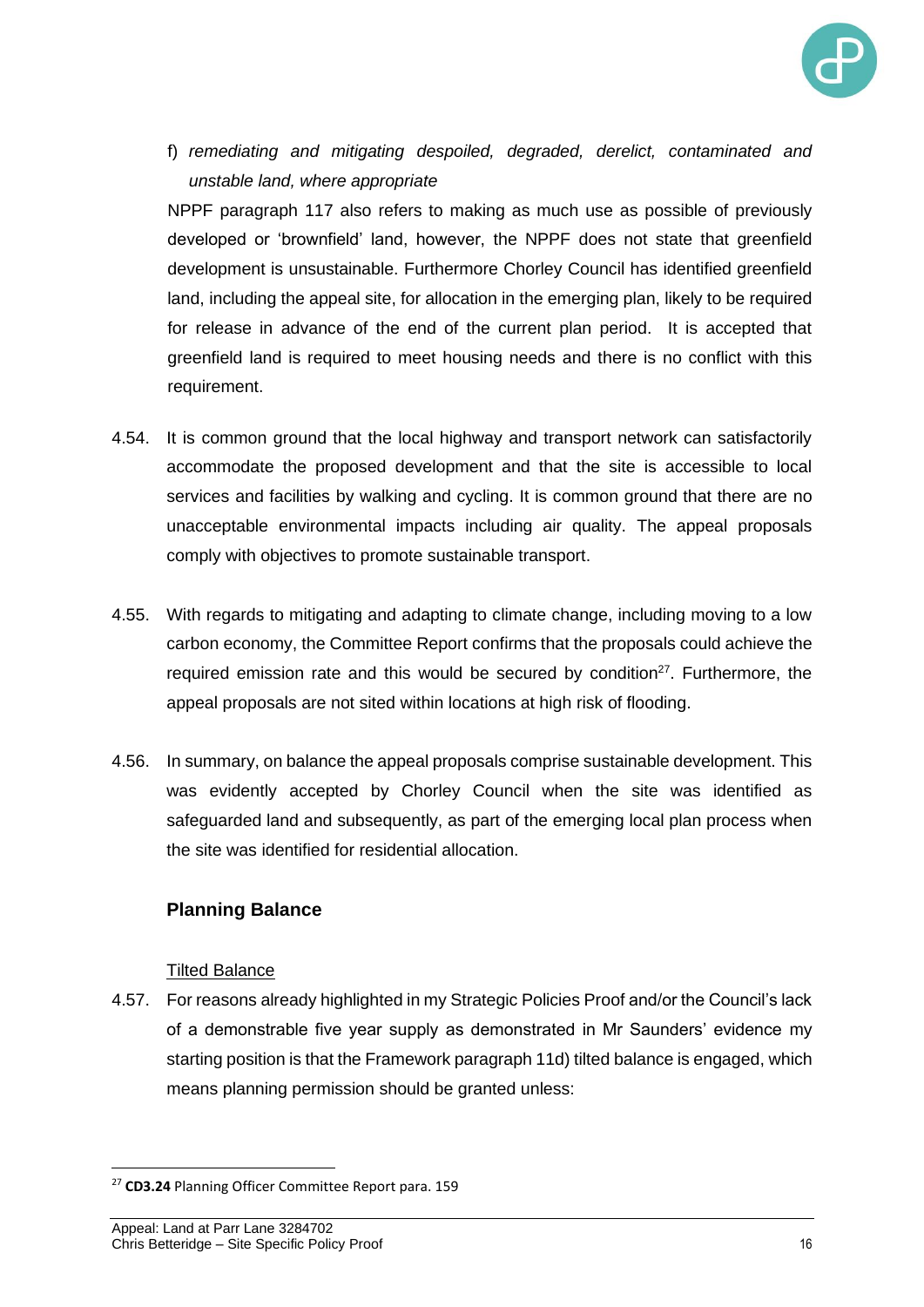

- i) The application of policies in the Framework that protect areas or assets of particular importance provide a clear reason for refusing the development proposed; or
- ii) The impacts of doing so would significantly and demonstrably outweigh the benefits, when assessed against the policies in the Framework taken as a whole.
- 4.58. It is common ground that i) above is not applicable to the appeal.
- 4.59. With regards to ii) above, the appeal proposals will secure the following benefits:
	- contribution towards the supply of housing, which for reasons stated is a social benefit of significant weight;
	- contribution towards affordable housing, which for reasons stated is a social benefit of significant weight;
	- economic benefits, which for reasons stated carry moderate weight;
	- environmental benefits associated with the development including the planting of trees and nature conservation enhancements, in line with the Council's Ecologist's recommendations<sup>28</sup>, which carry moderate weight.
- 4.60. The appeal proposal generally complies with the Development Plan other than its conflict with BNE3, as referenced in the reason for refusal and there is no identified site specific planning harm. It is also common ground that subject to the s.106 obligations and conditions there are no impacts relating to technical issues or infrastructure / services which would warrant a refusal of the scheme proposals.
- 4.61. The Council's Statement of Case does not identify any negative impacts or consequences associated with the development of the appeal site for housing beyond non-compliance with BNE3.
- 4.62. Mr Saunders demonstrates that the Council is only able to demonstrate a 2.5 year housing land supply against the Standard Method Local Housing Need. The application proposal will make a contribution towards the housing need in Chorley and towards the securing of a five year housing land supply as required under paragraph 73 of NPPF. This is a significant factor in the setting of the NPPF objective to boost

<sup>28</sup> **CD4.9** Council's Ecology Consultee response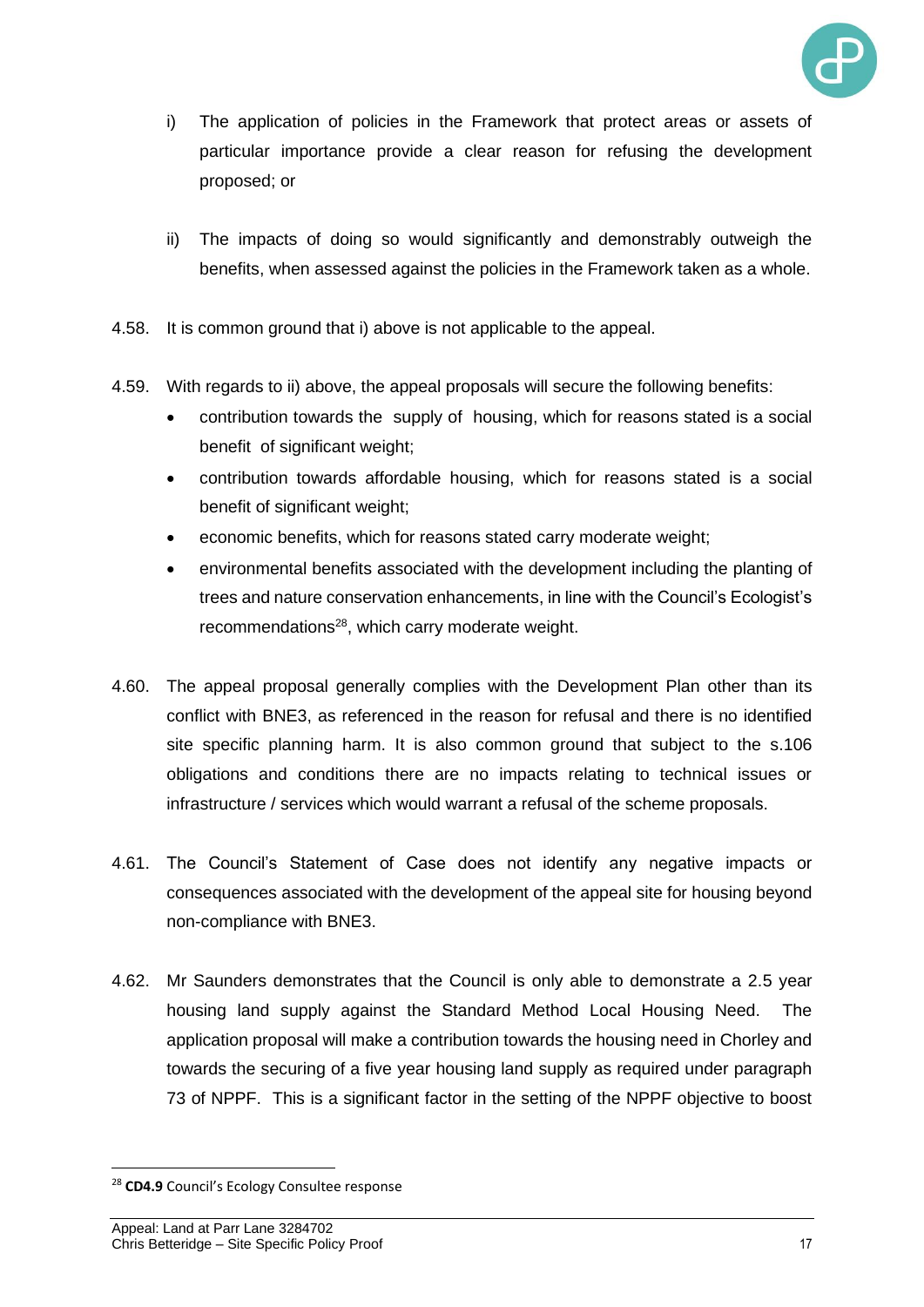

significantly the supply of homes, particularly in the setting of the Council's current 2.5 year supply and the level of shortfall which needs to be made up.

4.63. The most important policies for assessing the application are out-of-date. The conflict with policy BNE3 should be afforded limited weight, as there is a need to deliver housing now and to develop safeguarded land in advance of the end of the plan period. The Council acknowledge Safeguarded Land will be required going forward and there are no site specific issues which preclude development. There are no adverse impacts which would significantly and demonstrably outweigh the benefits when assessed against the NPPF and planning permission should be granted. This was the conclusion reached by the Pear Tree Lane appeal Inspector $29$ .

#### Flat Balance

- 4.64. Even in a scenario where there is a 5 year housing land supply and/or that the most important policies for determining the appeal are not considered out of date, it is my opinion that the appeal proposals should be approved under the flat planning balance in the setting of other material considerations.
- 4.65. The previously mentioned appeal decisions provide examples of where adopted Development Plans can be outweighed by the type of benefits applicable to the appeal proposal in the flat planning balance.
- 4.66. Even if CS Policy 4 is considered to be the appropriate approach to calculating the 5 year housing land supply, the Standard Method Local Housing Need figure is a material consideration of itself. Important to this is the fact that the MOU and associated review between the Central Lancashire authorities will be five years old in September 2022. At this point the Standard Method Local Housing Need would become Chorley's housing figure by default in accordance with NPPF paragraph 74 and accompanying footnote 39. Given the uplift in Standard Method Housing Need figure of 564 dpa against the current annual figure used by Chorley Council of 109 dpa, there will be a significant change which is material in assessing the appeal, particularly in the setting of the housing requirement being a minimum not a target.
- 4.67. Chorley is a local authority heavily constrained by Green Belt and therefore has limited opportunities for development. Safeguarded Land has previously been assessed and

<sup>29</sup> **CD8.1** Appeal – Land at Pear Tree Lane, Chorley APP/D2320/W/20/3247136 para. 105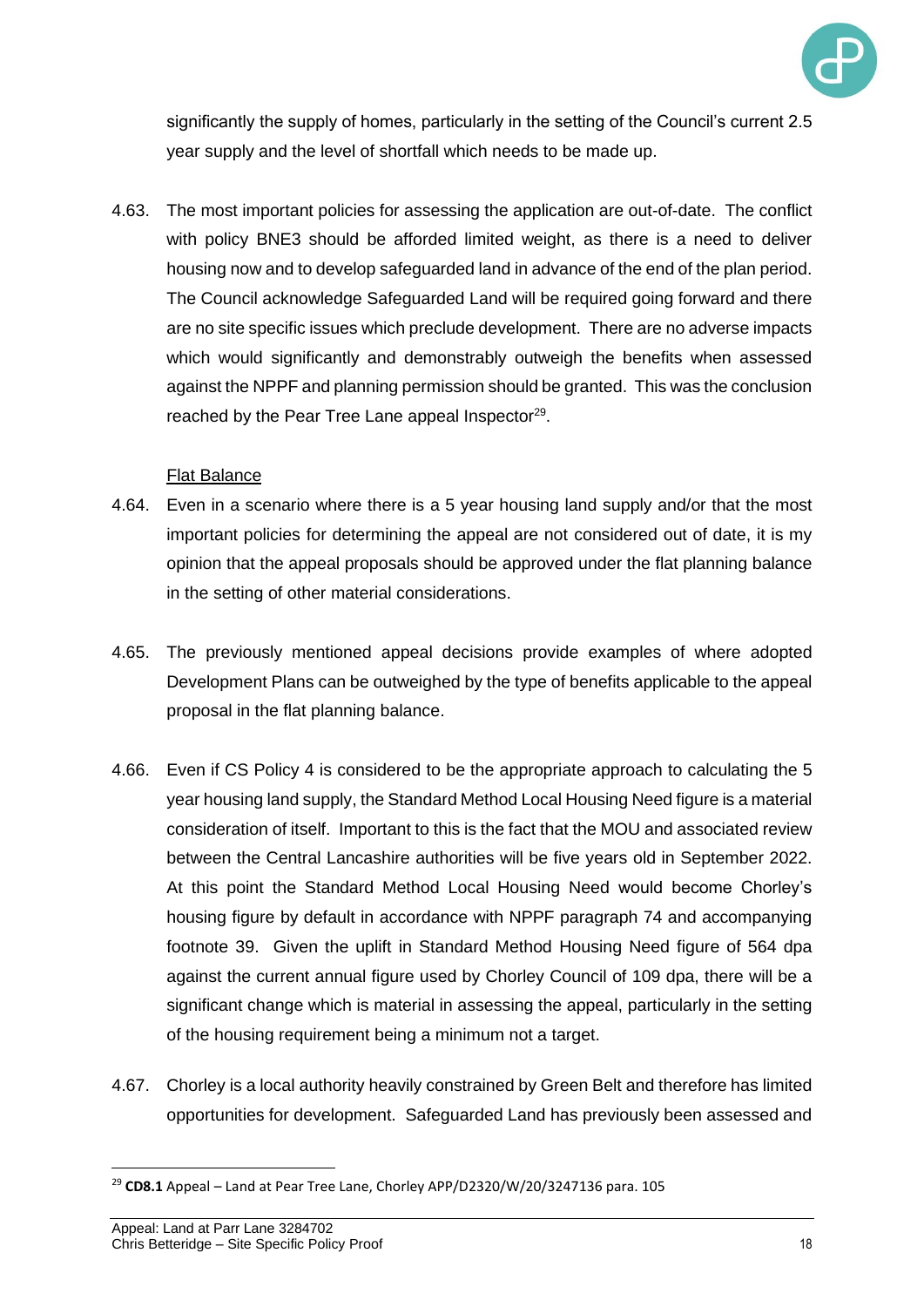

considered suitable for development, Safeguarded Land can be used to contribute towards meeting this increasing housing need.

- 4.68. The emerging Local Plan also represents a material consideration including the fact that the site has been proposed for allocation by Chorley Council and no Councillors have objected to the sites allocation for residential development in principle. The emerging Local Plan identifies all but one of the Safeguarded Sites designated under BNE3 for housing development. The Plan Period for the emerging plan started in 2021 and as such Safeguarded Land will likely be made available for development before the end of the current plan period<sup>30</sup>. Furthermore the Plan period for the emerging Plan commenced in 2021.
- 4.69. South Ribble and Preston Council's decision to not apply CS Policy 4 is another consideration in the process and the lack of a combined approach between the authorities meaning that across the Housing Market Area neither CS Policy 4 nor the Housing Market Area wide Local Housing Need will be delivered. This is particularly in the context of the NPPF objective to boost significantly the supply of homes, all of which must be weighed against CS Policy 4 and by association Local Plan Policy BNE3 together with the emerging plan and reasons identified above.
- 4.70. Ultimately there is no site specific harm associated with the development of the appeal site and this is not contested by the Council. The lack of identified site specific harm must be directly weighed against conflict with Policy BNE3. In this context it is considered that there is no unacceptble impacts in respect of:
	- amenity:
	- highway network;
	- ecology or biodiversity;
	- drainage or flooding;
	- landscape character; or
	- the character and appearance of the locality.
- 4.71. The proposal will deliver up to 12 affordable homes as part of the development. It is common ground that there is a substantial need for affordable housing in the Borough and as such the delivery of affordable housing to meet a current need must carry very substantial weight.

<sup>30</sup> **CD8.1** Appeal – Land at Pear Tree Lane, Chorley APP/D2320/W/20/3247136 para. 50.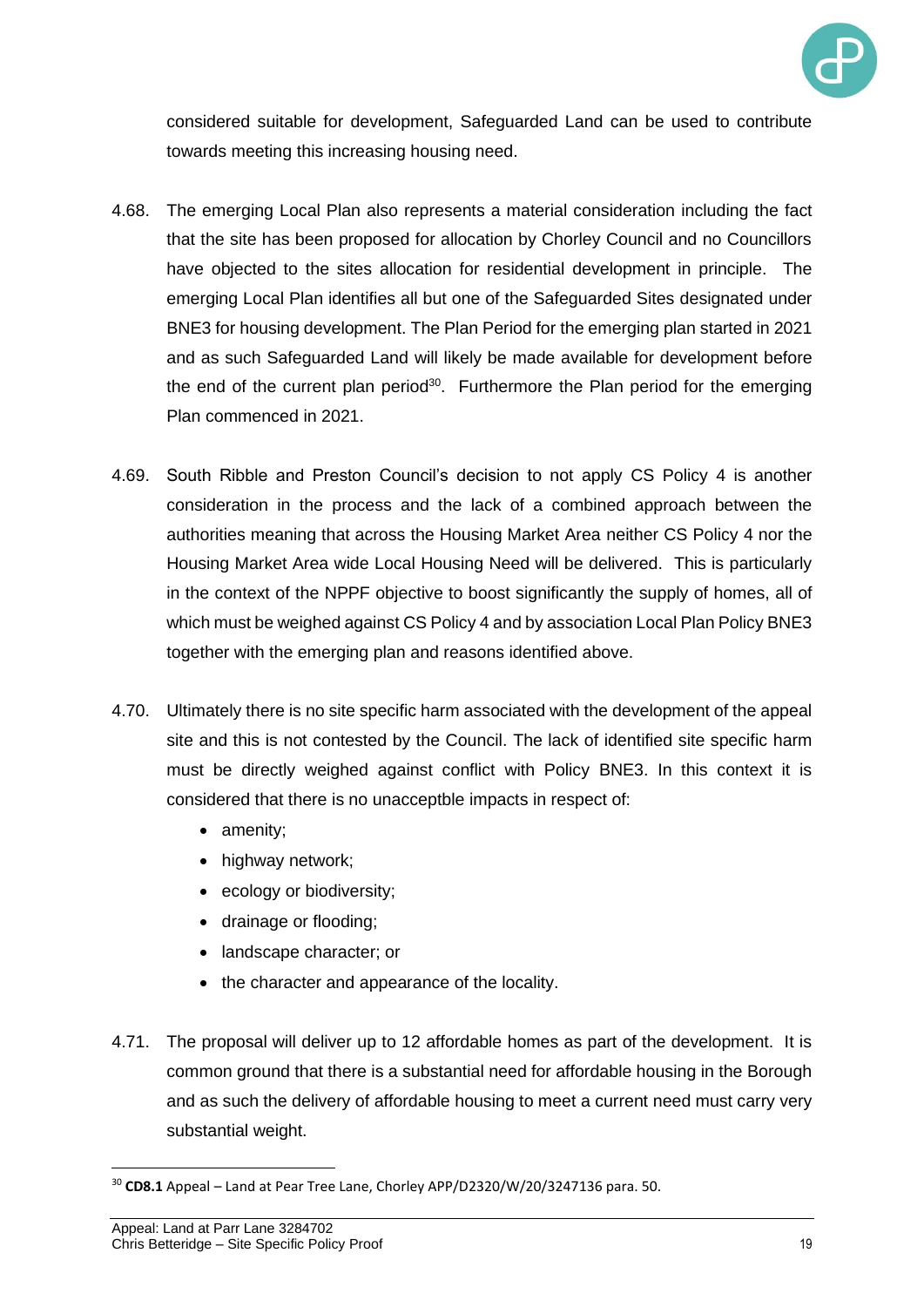

- 4.72. For the reasons stated, even in a scenario where policy is not considered to be out-ofdate the aforementioned social and economic benefits from contributing to the housing supply still carry significant and moderate weight respectively.
- 4.73. Consequently, even in a flat balance it is my opinion that when the Development Plan and material considerations are taken into account the balance of weight still falls in favour of grant of planning permission for the appeal.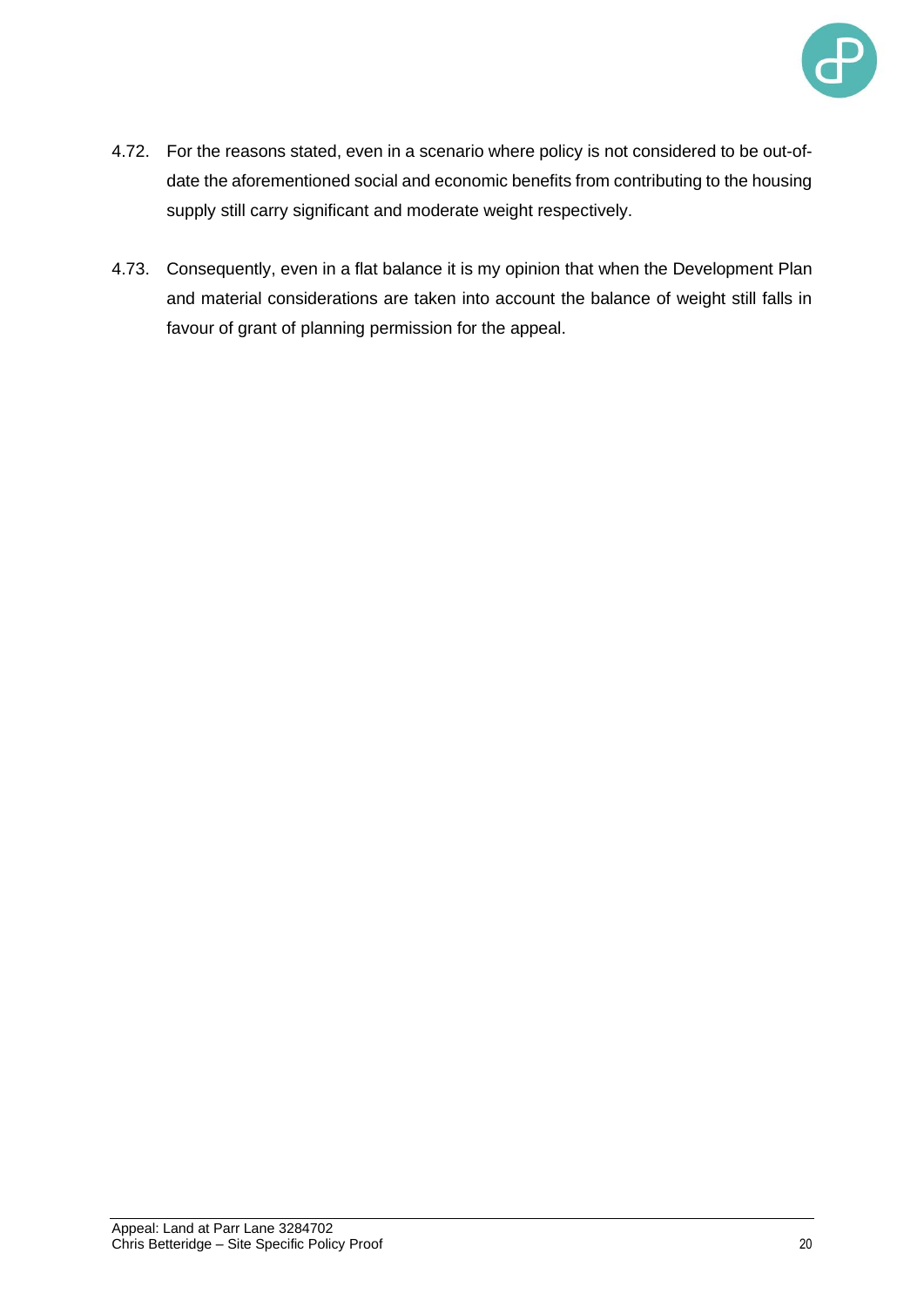

- 5.1 Six individual letters of representation were submitted to the Planning Inspectorate in respect of the appeal. Similar themes are raised in these representations and as such they are considered thematically below.
- 5.2 A number of objections raise issues relating to technical matters including highway impact / safety, ecological impact, noise and flood risk. The subject applications have been supported by a range of technical surveys and assessments and as highlighted there are no objections to the grant of planning permission by the statutory consultees in relation to such matters, nor does the Council suggest that there are any technical grounds to refuse permission on this basis.
- 5.3 Objections make reference to the scale of development proposed. The appeal proposal is for up to 34 dwellings at a density of up to 23 dwellings per hectare. This reflects the scale and density of development in the surrounding area and Eccleston more generally. According to census data at 2011 the Built up Area of Eccleston had a resident population of 4,641. The average household size in the UK is 2.4 people, therefore on this basis Eccleston will have approximately 1,934 households. On the basis of 2011 census the appeal proposal, for up to 34 dwellings, represents an increase in households of 1.8 percent. It is not considered that the scale of development proposed is out of keeping with the scale of the exisitng settlement.
- 5.4 There are objections on the basis of pressure on local services. In respect of schools Lancashire County Council<sup>31</sup> was consulted on the application who confirmed no requirement for a contribution. In respect of other services I am unaware of any evidence or objection from service providers which would suggest local services are at capacity. By contrast the delivery of additional housing in Eccleston will support exisitng local services and businesses.
- 5.5 The Council has assessed the site and considers it to be a site suitable for allocation in the emerging Local Plan. Council members have been specificallty consulted in

<sup>31</sup> **CD4.8** Lancashire County Council Schools Consultee response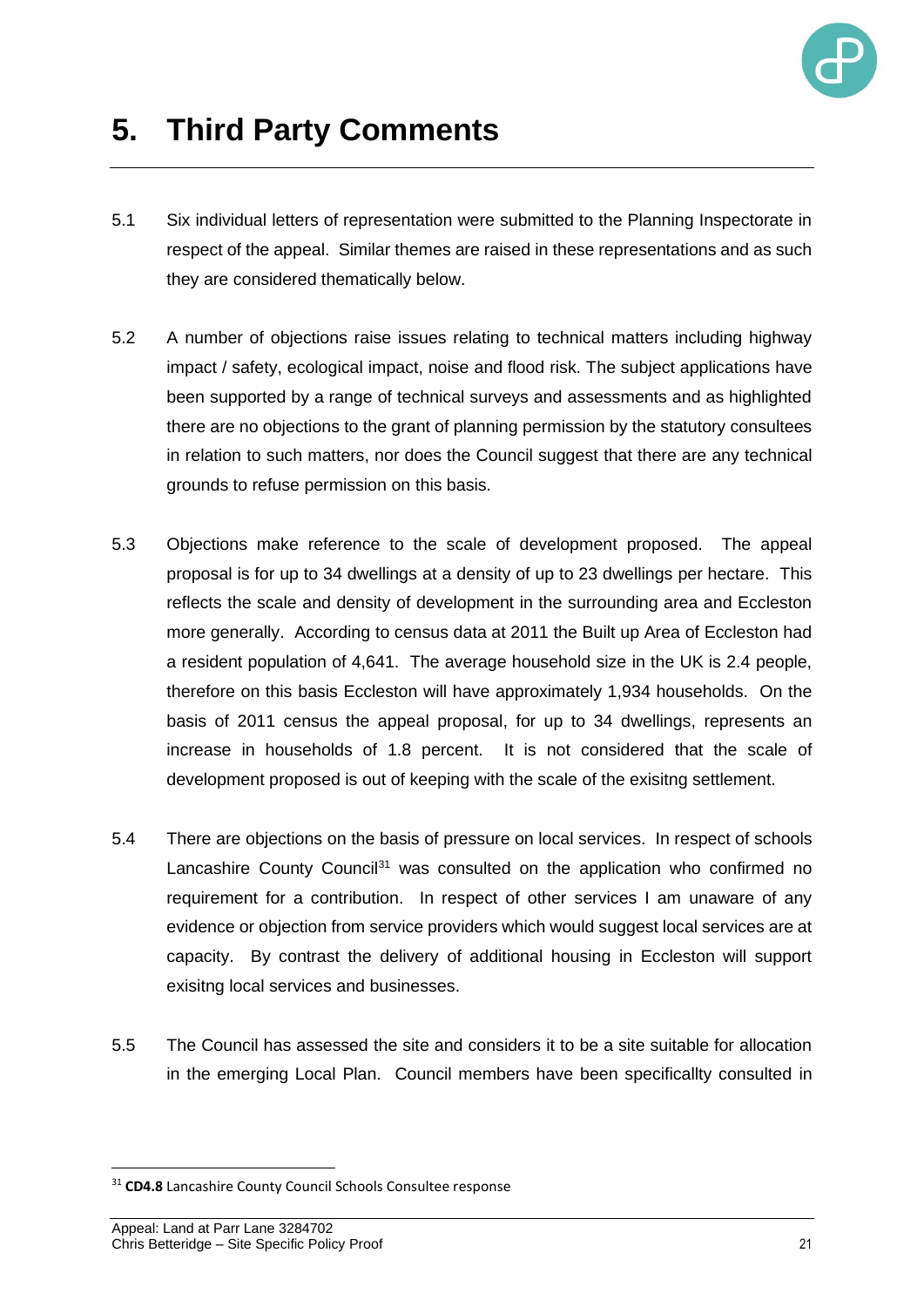

respect of the identification of the appeal site for allocation and no specific objections were raised<sup>32</sup>.

<sup>32</sup> **CD6.47** Central Lancashire Issues and Options Consultation November 2019 – Annex 2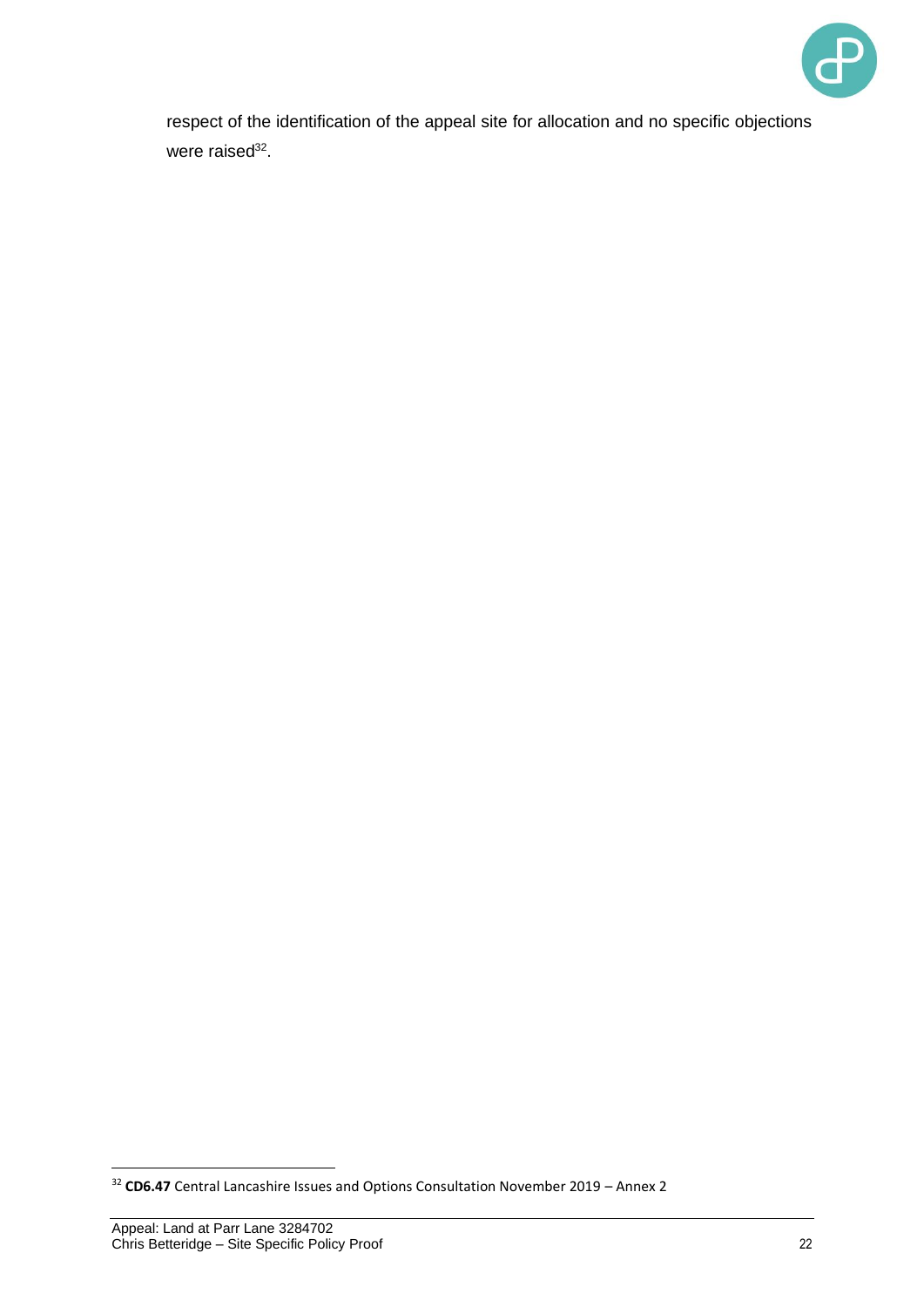

# **6 Conclusion**

- 6.1 It is evidenced that the Council can only demonstrate a 2.5 year housing land supply and as such the tilted balance is triggered in accordance with NPPF paragraph 11d) footnote 8. Notwithstanding this it is considered that the most important policies, CS Policy 1, CS Policy 4 and Local Plan Policy BNE3 are out of date for the purposes of this appeal and that NPPF Paragraph 11 d) should apply in any event and the appeal should be determined in this context.
- 6.2 Irrespective of whether there is deemed to be a 5-year housing land supply and whether the tilted balance is being applied, the social benefits from contributing towards the supply of housing carries significant weight and the economic benefits carry moderate weight in the planning balance. There are other material considerations in respect of the Standard Method Local Housing Needs requirement becoming the default housing need position for Chorley in September 2022, and the positions taken by the other two Central Lancashire authorities in relation to Local Housing Need.
- 6.3 There is also a need for affordable housing in Chorley now and the appeal site will provide 35% on-site affordable housing. This is a benefit which should be afforded significant weight in the planning balance irrespective of the 5 year housing land supply position.
- 6.4 Subject to s.106 obligations and conditions there are no objections from the statutory consultees to the grant of planning permission for the appeal which relate to technical issues or infrastructure / services. There is also no suggestion that there are any such issues which would warrant the refusal of the appeal, either in the Council's reason for refusal or in their appeal Statement of Case. This includes matters relating to highways, ecology, flood risk/drainage, air quality, heritage impact and infrastructure / services.
- 6.5 It is common ground that suitable detailed scheme could be secured at reserved matters stage in compliance with relevant Development Plan / NPPF policy. This includes incorporating a satisfactory amount of on-site green/open space and avoiding unacceptable impacts on the amenities of neighbouring properties.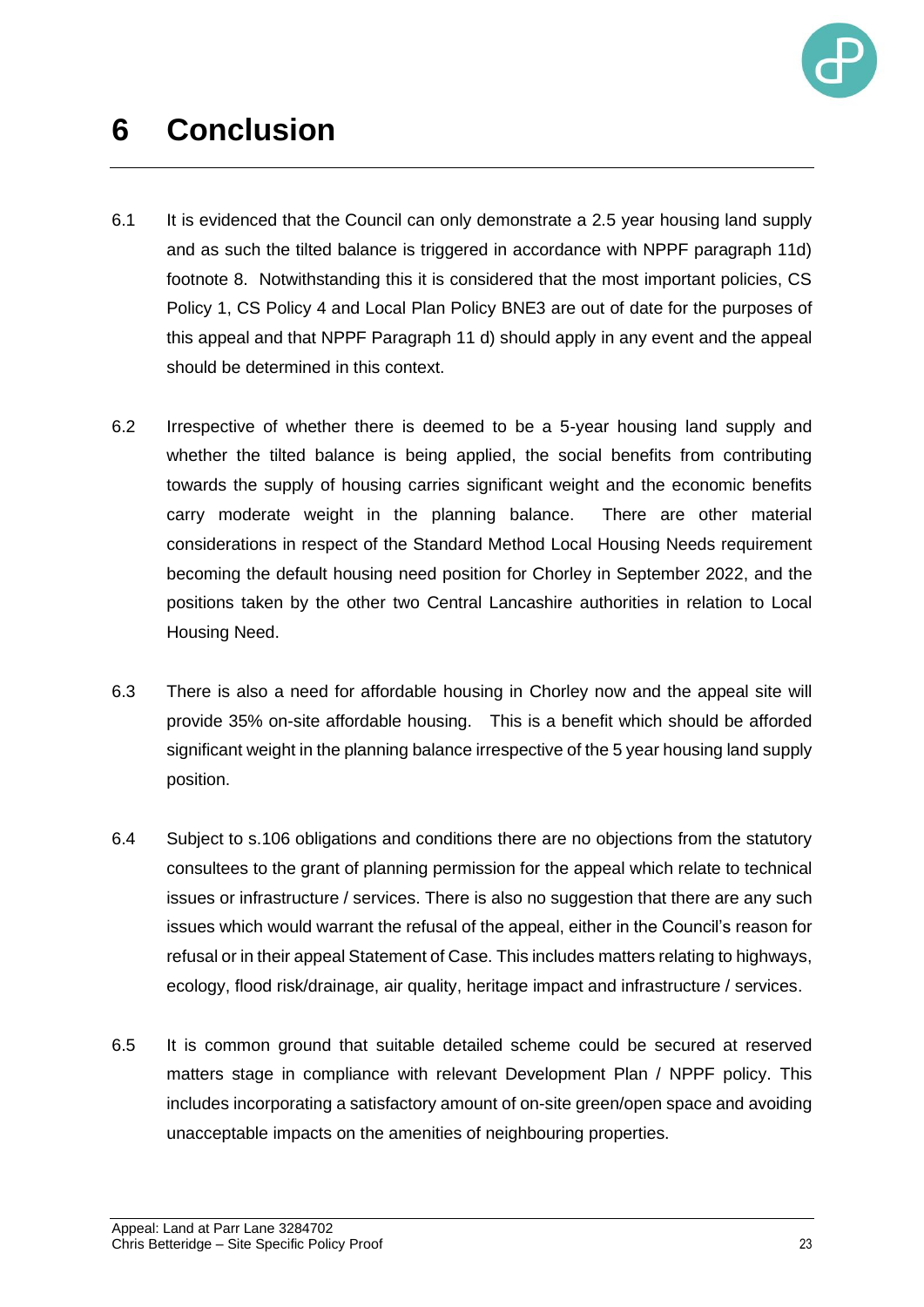

- 6.6 In terms of accessibility the site is located on the edge of a rural service centre with services, facilities and public transport connections within walking distance. The site is also within a short distance of Eccleston Rereation Ground and associated children's play area.
- 6.7 The Council acknowledge the site is suitable for development and that the site may be required to deliver housing need in advance of the end of the plan period. This is demonstrated by the emerging local plan with all but one of the safeguarded sites proposed for potential development. Furthermore there are no unacceptable impacts associated with the development of the site subject to conditions and S106 agreement.
- 6.8 In conclusion, there are no impacts which would significantly and demonstrably outweigh the benefits and as such outline planning permission for the appeal should be granted. In my opinion this is the case irrespective of whether the tilted balance is engaged due to the lack of a 5 year housing land supply for reasons identified by Mr Saunders or the basket of most important policies being out of date on other grounds, as set out in my Strategic Policy Proof.
- 6.9 Even in a scenario where there is a 5 year housing land supply and/or that the basket of most important policies for determining the appeal are not out of date, the weight to be given to the conflict with BNE3 is tempered even in the flat balance for reasons set out in my Strategic Policy Proof. Furthermore, even in a scenario where there is a five year housing land supply the aforementioned social and economic benefits from contributing to the housing supply still carry significant and moderate weight respectively. The contribution to affordable housing also still carries significant weight. This reflects the view reached by the Inspector when considering the appeal on Safeguarded Land in Chorley at Pear Tree Lane
- 6.10 Consequently, even in a flat balance scenario when the Development Plan and material considerations are taken into account the balance of weight still falls in favour of granting planning permission for the appeal.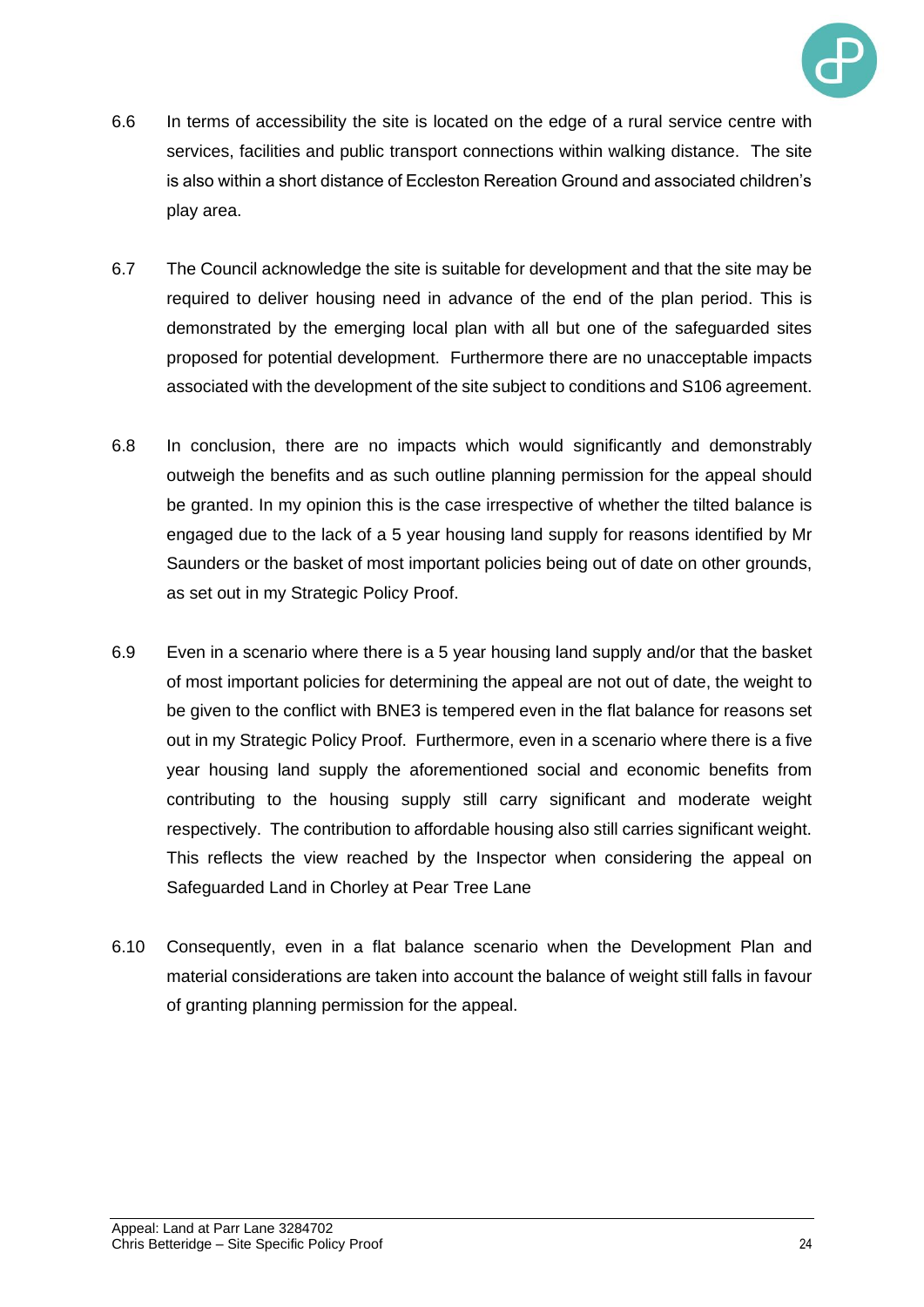

# **Appendix 1**

Plan of Local Community Facilities and Application Site